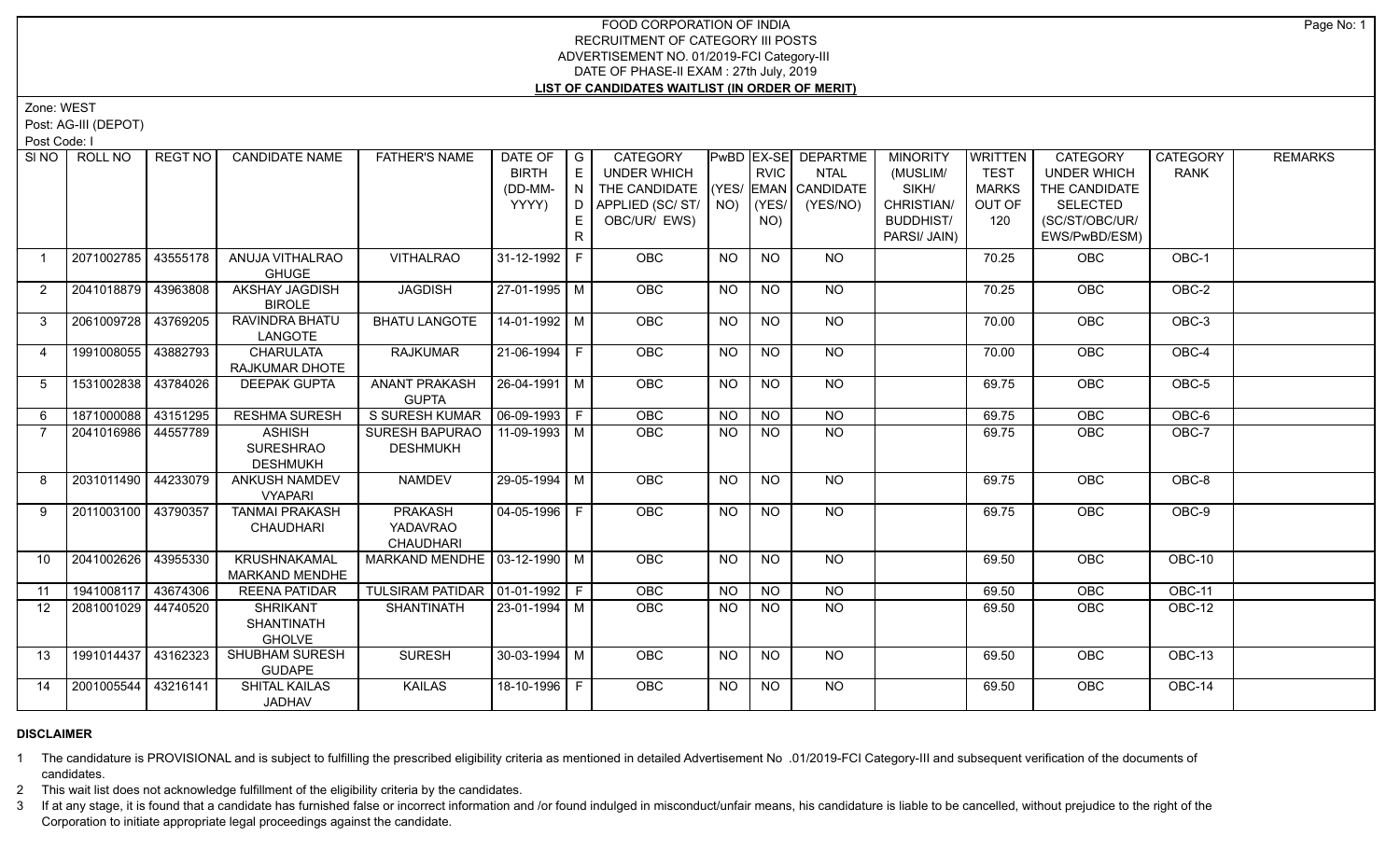Zone: WEST

Post: AG-III (DEPOT)

Post Code: I

|                   | SINO   ROLL NO      | REGT NO I | <b>CANDIDATE NAME</b>                                | <b>FATHER'S NAME</b>                                 | DATE OF<br><b>BIRTH</b><br>(DD-MM-<br>YYYY) | $\overline{G}$<br>E<br>N<br>D<br>E. | <b>CATEGORY</b><br><b>UNDER WHICH</b><br>THE CANDIDATE<br>APPLIED (SC/ST/<br>OBC/UR/ EWS) |           | <b>RVIC</b><br>$NO)$ $(YES/$<br>NO) | PwBD   EX-SE   DEPARTME<br><b>NTAL</b><br>(YES/ EMAN CANDIDATE<br>(YES/NO) | <b>MINORITY</b><br>(MUSLIM/<br>SIKH/<br>CHRISTIAN/<br><b>BUDDHIST/</b> | WRITTEN<br><b>TEST</b><br><b>MARKS</b><br>OUT OF<br>120 | CATEGORY<br>UNDER WHICH<br>THE CANDIDATE<br><b>SELECTED</b><br>(SC/ST/OBC/UR/ | <b>CATEGORY</b><br><b>RANK</b> | <b>REMARKS</b> |
|-------------------|---------------------|-----------|------------------------------------------------------|------------------------------------------------------|---------------------------------------------|-------------------------------------|-------------------------------------------------------------------------------------------|-----------|-------------------------------------|----------------------------------------------------------------------------|------------------------------------------------------------------------|---------------------------------------------------------|-------------------------------------------------------------------------------|--------------------------------|----------------|
|                   |                     |           |                                                      |                                                      |                                             |                                     |                                                                                           |           |                                     |                                                                            | PARSI/ JAIN)                                                           |                                                         | EWS/PwBD/ESM)                                                                 |                                |                |
| 15                | 1921011072          | 44266095  | <b>SHASHANK MALVIYA</b>                              | <b>SURENDRA</b><br>MALVIYA                           | 28-02-1991 M                                |                                     | <b>OBC</b>                                                                                | <b>NO</b> | <b>NO</b>                           | NO.                                                                        |                                                                        | 69.25                                                   | <b>OBC</b>                                                                    | OBC-15                         |                |
| 16                | 2051004618 44876780 |           | <b>GAJANAN</b><br><b>GHANSHYAM KIDE</b>              | <b>GHANSHYAM</b>                                     | $25-08-1991$ M                              |                                     | OBC                                                                                       | <b>NO</b> | <b>NO</b>                           | <b>NO</b>                                                                  |                                                                        | 69.25                                                   | OBC                                                                           | OBC-16                         |                |
| 17                | 2041012436 43160122 |           | <b>DEVESH SAHARE</b>                                 | <b>NEMCHAND</b><br>SAHARE                            | 04-09-1993 M                                |                                     | OBC                                                                                       | <b>NO</b> | $\overline{NQ}$                     | NO                                                                         |                                                                        | 69.25                                                   | OBC                                                                           | OBC-17                         |                |
| 18                | 2041007202 45181177 |           | SHUSHANT ARVIND<br><b>DOYE</b>                       | <b>ARVIND TUKARAM</b><br><b>DOYE</b>                 | $02 - 11 - 1993$ M                          |                                     | <b>OBC</b>                                                                                | NO.       | <b>NO</b>                           | NO                                                                         |                                                                        | 69.25                                                   | <b>OBC</b>                                                                    | $OBC-18$                       |                |
| 19                | 2041008010 43829980 |           | KAJAL NILKANTH<br><b>NARAD</b>                       | NILKANTH NARAD                                       | $08-07-1994$ F                              |                                     | <b>OBC</b>                                                                                | <b>NO</b> | <b>NO</b>                           | NO                                                                         |                                                                        | 69.25                                                   | <b>OBC</b>                                                                    | OBC-19                         |                |
| 20                | 2061001497 43024414 |           | <b>DEEPAK PRAKASH</b><br><b>SAWKAR</b>               | <b>PRAKASH</b><br><b>RAMCHANDRA</b><br><b>SAWKAR</b> | 26-05-1992 M                                |                                     | OBC                                                                                       | <b>NO</b> | N <sub>O</sub>                      | NO                                                                         |                                                                        | 69.00                                                   | OBC                                                                           | OBC-20                         |                |
| 21                | 2041011307          | 44685555  | <b>ZARAN SAKHARAM</b><br>NAOLAKHE                    | SAKHARAM BHIVAJI<br><b>NAOLAKHE</b>                  | $11-10-1992$ M                              |                                     | <b>OBC</b>                                                                                | NO        | <b>NO</b>                           | NO                                                                         |                                                                        | 69.00                                                   | OBC                                                                           | OBC-21                         |                |
| $22 \overline{ }$ | 2321086272          | 43959950  | <b>SAPNA KUMARI</b>                                  | <b>SHISH RAM</b>                                     | $10-12-1993$ F                              |                                     | <b>OBC</b>                                                                                | NO        | NO                                  | $N$ O                                                                      |                                                                        | 69.00                                                   | OBC                                                                           | <b>OBC-22</b>                  |                |
| 23                | 1941004593          | 45161950  | <b>JEETENDRA PRATAP</b><br><b>SINGH</b>              | <b>BRIJ RAJ PATEL</b>                                | 11-07-1994 M                                |                                     | <b>OBC</b>                                                                                | NO.       | <b>NO</b>                           | <b>NO</b>                                                                  |                                                                        | 69.00                                                   | <b>OBC</b>                                                                    | <b>OBC-23</b>                  |                |
| 24                | 2041023211 43272676 |           | <b>DIKSHA</b><br><b>SUDHAKARRAO</b><br><b>KAMADI</b> | <b>SUDHAKARRAO</b><br><b>KAMADI</b>                  | 09-10-1994 F                                |                                     | OBC                                                                                       | NO        | <b>NO</b>                           | <b>NO</b>                                                                  |                                                                        | 69.00                                                   | <b>OBC</b>                                                                    | OBC-24                         |                |
| 25                | 2061010178 44354407 |           | <b>CHAITANYA SUNIL</b><br><b>GANGURDE</b>            | <b>SUNIL</b>                                         | 29-08-1995 M                                |                                     | <b>OBC</b>                                                                                | <b>NO</b> | <b>NO</b>                           | NO.                                                                        |                                                                        | 69.00                                                   | <b>OBC</b>                                                                    | <b>OBC-25</b>                  |                |
| 26                | 2041021053          | 44050488  | <b>EKTA DEEPAK</b><br><b>NIMBEKAR</b>                | DEEPAK NIMBEKAR   20-04-1996   F                     |                                             |                                     | OBC                                                                                       | <b>NO</b> | <b>NO</b>                           | <b>NO</b>                                                                  |                                                                        | 69.00                                                   | OBC                                                                           | OBC-26                         |                |
| 27                | 1941013230 45162981 |           | <b>AMIT PATIDAR</b>                                  | RAMDEV PATIDAR                                       | 18-05-1996 M                                |                                     | OBC                                                                                       | <b>NO</b> | <b>NO</b>                           | <b>NO</b>                                                                  |                                                                        | 69.00                                                   | OBC                                                                           | OBC-27                         |                |
| 28                | 2741002992          | 43714112  | KHUSBOO KUMARI<br><b>SAHU</b>                        | RAJU SAHU                                            | 17-02-1998 F                                |                                     | <b>OBC</b>                                                                                | NO.       | <b>NO</b>                           | <b>NO</b>                                                                  |                                                                        | 69.00                                                   | OBC                                                                           | OBC-28                         |                |

#### **DISCLAIMER**

1 The candidature is PROVISIONAL and is subject to fulfilling the prescribed eligibility criteria as mentioned in detailed Advertisement No .01/2019-FCI Category-III and subsequent verification of the documents of candidates.

2 This wait list does not acknowledge fulfillment of the eligibility criteria by the candidates.

3 If at any stage, it is found that a candidate has furnished false or incorrect information and /or found indulged in misconduct/unfair means, his candidature is liable to be cancelled, without prejudice to the right of t Corporation to initiate appropriate legal proceedings against the candidate.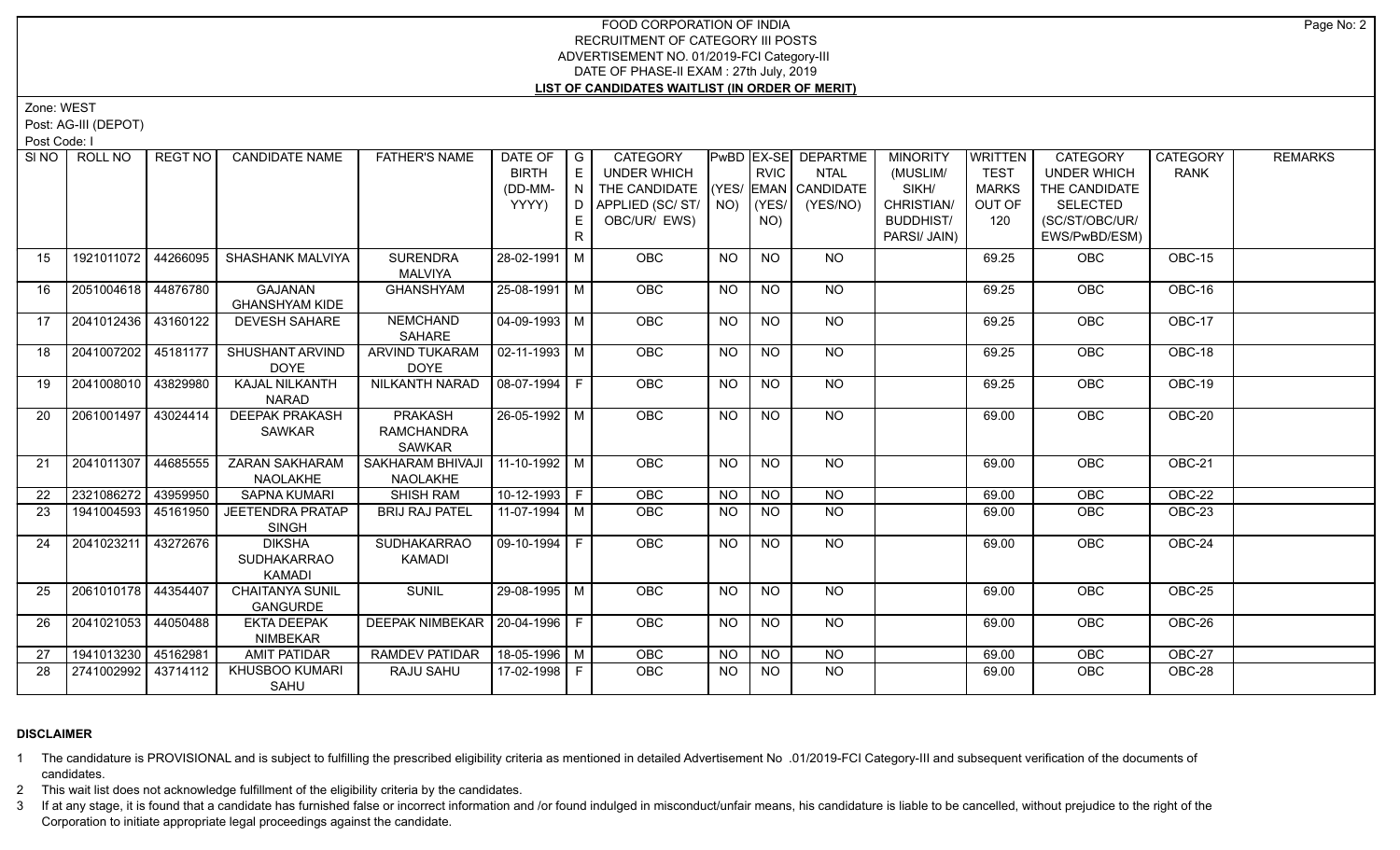Zone: WEST

Post: AG-III (DEPOT)

Post Code: I

|    | SINO   ROLL NO        | REGT NO  | <b>CANDIDATE NAME</b>    | <b>FATHER'S NAME</b>             | DATE OF            | $\overline{G}$            | <b>CATEGORY</b>    |           |                 | <b>PwBD EX-SE DEPARTME</b> | <b>MINORITY</b>  | <b>WRITTEN</b> | CATEGORY           | <b>CATEGORY</b> | <b>REMARKS</b> |
|----|-----------------------|----------|--------------------------|----------------------------------|--------------------|---------------------------|--------------------|-----------|-----------------|----------------------------|------------------|----------------|--------------------|-----------------|----------------|
|    |                       |          |                          |                                  | <b>BIRTH</b>       | E                         | <b>UNDER WHICH</b> |           | <b>RVIC</b>     | <b>NTAL</b>                | (MUSLIM/         | <b>TEST</b>    | <b>UNDER WHICH</b> | <b>RANK</b>     |                |
|    |                       |          |                          |                                  | (DD-MM-            | $\mathsf{LN}(\mathsf{L})$ | THE CANDIDATE      |           |                 | (YES/ EMAN CANDIDATE       | SIKH/            | <b>MARKS</b>   | THE CANDIDATE      |                 |                |
|    |                       |          |                          |                                  | YYYY)              | D.                        | APPLIED (SC/ST/    |           | $NO)$ $ (YES/$  | (YES/NO)                   | CHRISTIAN/       | OUT OF         | <b>SELECTED</b>    |                 |                |
|    |                       |          |                          |                                  |                    | E.                        | OBC/UR/ EWS)       |           | NO)             |                            | <b>BUDDHIST/</b> | 120            | (SC/ST/OBC/UR/     |                 |                |
|    |                       |          |                          |                                  |                    | R                         |                    |           |                 |                            | PARSI/ JAIN)     |                | EWS/PwBD/ESM)      |                 |                |
| 29 | 2041021700            | 43900329 | <b>VINOD SHANKAR</b>     | SHANKAR BOLLE                    | 05-04-1992 M       |                           | OBC                | <b>NO</b> | <b>NO</b>       | <b>NO</b>                  |                  | 68.75          | <b>OBC</b>         | OBC-29          |                |
|    |                       |          | <b>BOLLE</b>             |                                  |                    |                           |                    |           |                 |                            |                  |                |                    |                 |                |
| 30 | 2071016429   44644712 |          | <b>SNEHAL</b>            | <b>RAMCHANDRAJI</b>              | 28-10-1992 M       |                           | OBC                | <b>NO</b> | <b>NO</b>       | NO                         |                  | 68.75          | OBC                | OBC-30          |                |
|    |                       |          | RAMCHANDRAJI             |                                  |                    |                           |                    |           |                 |                            |                  |                |                    |                 |                |
|    |                       |          | <b>MASKE</b>             |                                  |                    |                           |                    |           |                 |                            |                  |                |                    |                 |                |
| 31 | 2071004768   43646526 |          | <b>BHARATI</b>           | BALASAHEB BABAN   20-10-1993   F |                    |                           | <b>OBC</b>         | NO.       | <b>NO</b>       | NO                         |                  | 68.75          | <b>OBC</b>         | OBC-31          |                |
|    |                       |          | <b>BALASAHEB BABARE</b>  | <b>BABARE</b>                    |                    |                           |                    |           |                 |                            |                  |                |                    |                 |                |
| 32 | 2471014323 43412657   |          | SENAPATHI VENKATA        | SENAPATHI V                      | 15-06-1994 M       |                           | <b>OBC</b>         | <b>NO</b> | <b>NO</b>       | NO                         |                  | 68.75          | <b>OBC</b>         | OBC-32          |                |
|    |                       |          | <b>GANESH</b>            | SANYASI RAO                      |                    |                           |                    |           |                 |                            |                  |                |                    |                 |                |
| 33 | 1351008145 44216223   |          | <b>ASHIK BHARTI</b>      | JITENDRA KUMAR                   | 05-03-1996   M     |                           | OBC                | NO        | <b>NO</b>       | NO                         |                  | 68.75          | OBC                | OBC-33          |                |
|    |                       |          |                          | <b>SINGH</b>                     |                    |                           |                    |           |                 |                            |                  |                |                    |                 |                |
| 34 | 2021001136 45171974   |          | <b>CHINMAY</b>           | <b>SURYAKANT</b>                 | $05-07-1997$ M     |                           | <b>OBC</b>         | NO        | $\overline{NO}$ | $N$ <sup>O</sup>           |                  | 68.75          | <b>OBC</b>         | <b>OBC-34</b>   |                |
|    |                       |          | SURYAKANT DAMRE          |                                  |                    |                           |                    |           |                 |                            |                  |                |                    |                 |                |
| 35 | 1941011820            | 44132975 | <b>SURYAKANT RATRE</b>   | <b>MAHESH RATRE</b>              | $19-05-1994$ M     |                           | OBC                | <b>NO</b> | <b>NO</b>       | $N$ O                      |                  | 68.50          | OBC                | <b>OBC-35</b>   |                |
| 36 | 1991004743 43989917   |          | AKSHAY GOPALRAO          | <b>GOPAL BABARAO</b>             | $18-12-1994$ M     |                           | OBC                | NO.       | <b>NO</b>       | <b>NO</b>                  |                  | 68.50          | <b>OBC</b>         | OBC-36          |                |
|    |                       |          | <b>SHINDE</b>            | <b>SHINDE</b>                    |                    |                           |                    |           |                 |                            |                  |                |                    |                 |                |
| 37 | 2041012971            | 43448316 | SHRUTIKA BHIMRAO         | <b>BHIMRAO</b>                   | 24-05-1995 F       |                           | <b>OBC</b>         | NO.       | <b>NO</b>       | NO                         |                  | 68.50          | <b>OBC</b>         | OBC-37          |                |
|    |                       |          | <b>HARBADE</b>           | <b>HARBADE</b>                   |                    |                           |                    |           |                 |                            |                  |                |                    |                 |                |
| 38 | 1991009276 43428496   |          | <b>KRUSHNA</b>           | PANDHARINATH                     | 10-08-1995   M     |                           | <b>OBC</b>         | NO.       | <b>NO</b>       | NO                         |                  | 68.50          | <b>OBC</b>         | OBC-38          |                |
|    |                       |          | PANDHARINATH             |                                  |                    |                           |                    |           |                 |                            |                  |                |                    |                 |                |
|    |                       |          | <b>KUTE</b>              |                                  |                    |                           |                    |           |                 |                            |                  |                |                    |                 |                |
| 39 | 1721000279 43797882   |          | <b>MANOHAR KUMAR</b>     | <b>PUNIT YADAV</b>               | $02-08-1990$ M     |                           | OBC                | <b>NO</b> | NO              | NO                         |                  | 68.25          | OBC                | <b>OBC-39</b>   |                |
|    |                       |          | YADAV                    |                                  |                    |                           |                    |           |                 |                            |                  |                |                    |                 |                |
| 40 | 2051004444            | 43007651 | <b>NIKHIL NANDKISHOR</b> | <b>NANDKISHOR</b>                | $03-08-1992$   M   |                           | <b>OBC</b>         | <b>NO</b> | <b>NO</b>       | <b>NO</b>                  |                  | 68.25          | <b>OBC</b>         | OBC-40          |                |
|    |                       |          | <b>PANCHAL</b>           |                                  |                    |                           |                    |           |                 |                            |                  |                |                    |                 |                |
| 41 | 1761001852 44033652   |          | <b>AVINASH KUMAR</b>     | <b>NARENDRA</b>                  | $02 - 11 - 1992$ M |                           | OBC                | <b>NO</b> | <b>NO</b>       | NO                         |                  | 68.25          | <b>OBC</b>         | OBC-41          |                |
|    |                       |          | <b>SINHA</b>             | PRASAD                           |                    |                           |                    |           |                 |                            |                  |                |                    |                 |                |
| 42 | 1521001691 43606365   |          | NEVILKUMAR               | <b>MUKESHBHAI</b>                | 24-11-1992 M       |                           | <b>OBC</b>         | NO.       | <b>NO</b>       | NO                         |                  | 68.25          | <b>OBC</b>         | OBC-42          |                |
|    |                       |          | <b>MUKESHBHAI PATEL</b>  | <b>PATEL</b>                     |                    |                           |                    |           |                 |                            |                  |                |                    |                 |                |

#### **DISCLAIMER**

1 The candidature is PROVISIONAL and is subject to fulfilling the prescribed eligibility criteria as mentioned in detailed Advertisement No .01/2019-FCI Category-III and subsequent verification of the documents of candidates.

2 This wait list does not acknowledge fulfillment of the eligibility criteria by the candidates.

3 If at any stage, it is found that a candidate has furnished false or incorrect information and /or found indulged in misconduct/unfair means, his candidature is liable to be cancelled, without prejudice to the right of t Corporation to initiate appropriate legal proceedings against the candidate.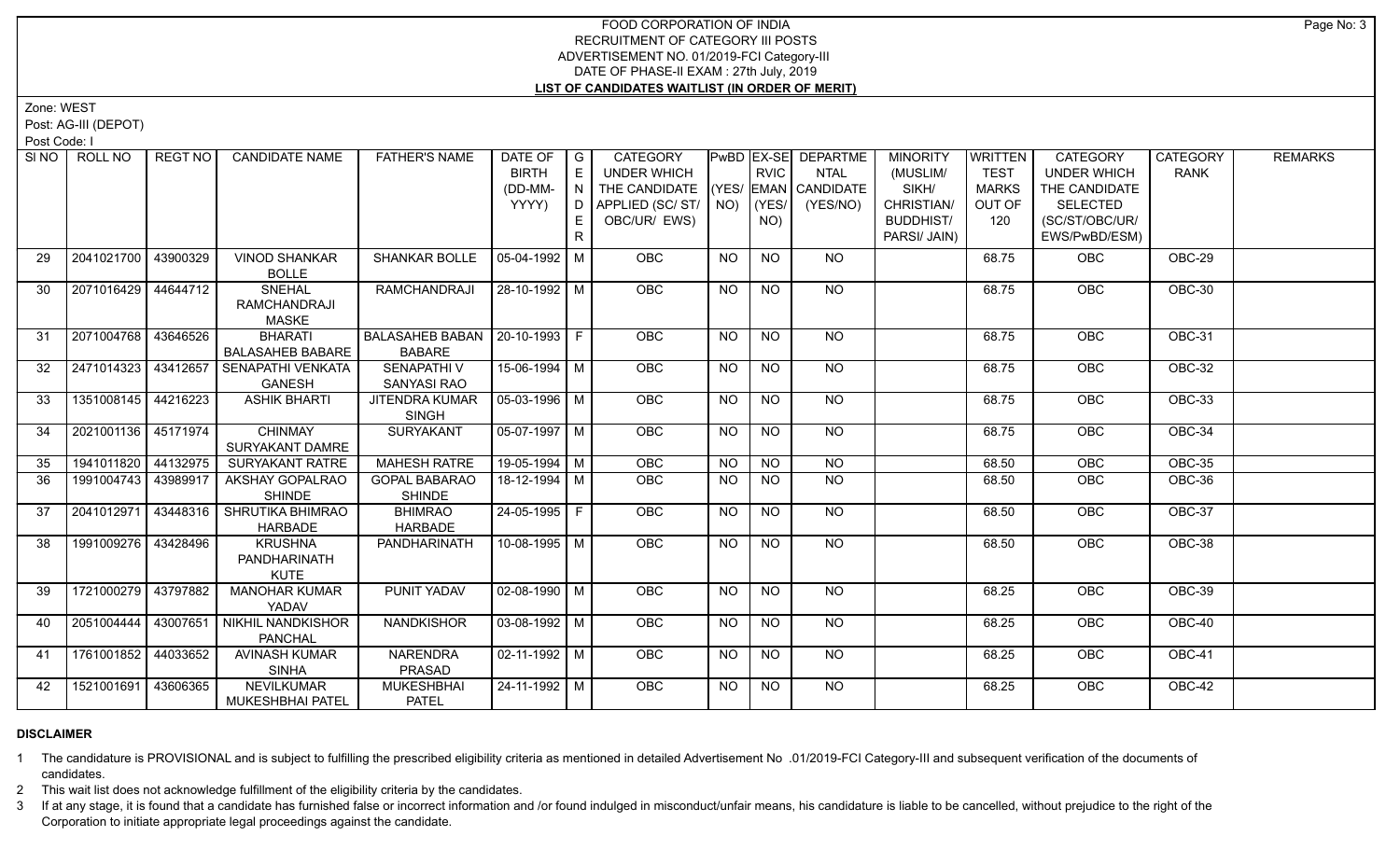Zone: WEST

Post: AG-III (DEPOT)

Post Code: I

|    | SINO   ROLL NO        | REGT NO  | <b>CANDIDATE NAME</b> | <b>FATHER'S NAME</b>              | DATE OF            | $\overline{G}$              | <b>CATEGORY</b>    |                 |                | <b>PwBD EX-SE DEPARTME</b> | <b>MINORITY</b>  | <b>WRITTEN</b> | <b>CATEGORY</b>    | <b>CATEGORY</b> | <b>REMARKS</b> |
|----|-----------------------|----------|-----------------------|-----------------------------------|--------------------|-----------------------------|--------------------|-----------------|----------------|----------------------------|------------------|----------------|--------------------|-----------------|----------------|
|    |                       |          |                       |                                   | <b>BIRTH</b>       | $\mathsf{E}% _{\mathsf{H}}$ | <b>UNDER WHICH</b> |                 | <b>RVIC</b>    | <b>NTAL</b>                | (MUSLIM/         | <b>TEST</b>    | <b>UNDER WHICH</b> | <b>RANK</b>     |                |
|    |                       |          |                       |                                   | (DD-MM-            | $\overline{N}$              | THE CANDIDATE      |                 |                | (YES/ EMAN CANDIDATE       | SIKH/            | MARKS          | THE CANDIDATE      |                 |                |
|    |                       |          |                       |                                   | YYYY)              | $\overline{D}$              | APPLIED (SC/ST/    |                 | $NO)$ $ (YES/$ | (YES/NO)                   | CHRISTIAN/       | OUT OF         | <b>SELECTED</b>    |                 |                |
|    |                       |          |                       |                                   |                    | E                           | OBC/UR/ EWS)       |                 | NO)            |                            | <b>BUDDHIST/</b> | 120            | (SC/ST/OBC/UR/     |                 |                |
|    |                       |          |                       |                                   |                    | $\mathsf{R}$                |                    |                 |                |                            | PARSI/ JAIN)     |                | EWS/PwBD/ESM)      |                 |                |
| 43 | 2151011247            | 44906001 | <b>SAGAR PRADHAN</b>  | PRAFULLA KUMAR                    | 18-04-1994 M       |                             | <b>OBC</b>         | NO              | <b>NO</b>      | NO.                        |                  | 68.25          | <b>OBC</b>         | OBC-43          |                |
|    |                       |          |                       | PRADHAN                           |                    |                             |                    |                 |                |                            |                  |                |                    |                 |                |
| 44 | 1351022407            | 43376006 | DHEERAJ KUMAR         | <b>GOPAL PRASAD</b>               | 28-08-1995   M     |                             | OBC                | <b>NO</b>       | <b>NO</b>      | <b>NO</b>                  |                  | 68.25          | OBC                | OBC-44          |                |
| 45 | 2061009200            | 43012556 | <b>NEHA DAGADU</b>    | <b>DAGADU RATAN</b>               | 26-09-1995 F       |                             | OBC                | NO              | <b>NO</b>      | <b>NO</b>                  |                  | 68.25          | <b>OBC</b>         | OBC-45          |                |
|    |                       |          | <b>KHAIRNAR</b>       | <b>KHAIRNAR</b>                   |                    |                             |                    |                 |                |                            |                  |                |                    |                 |                |
| 46 | 1921004145            | 44594574 | <b>VINEET KUMAR</b>   | <b>VIJAY KUMAR</b>                | 25-06-1993 M       |                             | OBC                | NO.             | <b>NO</b>      | <b>NO</b>                  |                  | 68.00          | OBC                | OBC-46          |                |
|    |                       |          | <b>AMRODIYA</b>       | <b>AMRODIYA</b>                   |                    |                             |                    |                 |                |                            |                  |                |                    |                 |                |
| 47 | 2331007288            | 44061170 | ANUBHAV CHOBDAR       | KAILASH CHOBDAR                   | $12 - 10 - 1995$ M |                             | OBC                | N <sub>O</sub>  | N <sub>O</sub> | N <sub>O</sub>             |                  | 68.00          | OBC                | <b>OBC-47</b>   |                |
| 48 | 1471007492 43014833   |          | <b>BABULAL TAKAR</b>  | RAGHUNATH RAM                     | $15-11-1995$ M     |                             | <b>OBC</b>         | <b>NO</b>       | <b>NO</b>      | $\overline{NO}$            |                  | 68.00          | <b>OBC</b>         | $OBC-48$        |                |
| 49 | 1411010657            | 44091184 | <b>RAM CHOUKSEY</b>   | SANTOSH                           | 27-05-1996 M       |                             | OBC                | $\overline{NO}$ | N <sub>O</sub> | N <sub>O</sub>             |                  | 68.00          | OBC                | OBC-49          |                |
|    |                       |          |                       | <b>CHOUKSEY</b>                   |                    |                             |                    |                 |                |                            |                  |                |                    |                 |                |
| 50 | 2041014372 43690345   |          | <b>SACHIN ANKUSH</b>  | ANKUSH BAJIRAO                    | $08 - 11 - 1989$ M |                             | <b>OBC</b>         | NO              | <b>NO</b>      | NO                         |                  | 67.75          | <b>OBC</b>         | OBC-50          |                |
|    |                       |          | <b>GOHOKAR</b>        | <b>GOHOKAR</b>                    |                    |                             |                    |                 |                |                            |                  |                |                    |                 |                |
| 51 | 1981001269 45086291   |          | <b>NEHA RATHORE</b>   | <b>SANTOSH</b>                    | 27-06-1993 F       |                             | <b>OBC</b>         | NO.             | <b>NO</b>      | NO                         |                  | 67.75          | <b>OBC</b>         | OBC-51          |                |
|    | 2041016455 43081042   |          | <b>SHUBHAM</b>        | <b>RATHORE</b><br><b>MANNULAL</b> | $21 - 12 - 1993$ M |                             | OBC                |                 | <b>NO</b>      | <b>NO</b>                  |                  |                |                    | OBC-52          |                |
| 52 |                       |          | MANNULAL SINHA        | <b>BHIKARILAL SINHA</b>           |                    |                             |                    | <b>NO</b>       |                |                            |                  | 67.75          | <b>OBC</b>         |                 |                |
| 53 | 2041019362   43787401 |          | <b>NIKITA RAJESH</b>  | RAJESH KHANGAR   05-06-1994   F   |                    |                             | <b>OBC</b>         | NO.             | <b>NO</b>      | <b>NO</b>                  |                  | 67.75          | <b>OBC</b>         | OBC-53          |                |
|    |                       |          | <b>KHANGAR</b>        |                                   |                    |                             |                    |                 |                |                            |                  |                |                    |                 |                |
| 54 | 1351043688 44955380   |          | <b>ABHISHEK KUMAR</b> | ANIL KUMAR SINHA   25-07-1996   M |                    |                             | OBC                | NO              | N <sub>O</sub> | <b>NO</b>                  |                  | 67.75          | OBC                | OBC-54          |                |
| 55 | 2331007691            | 43241098 | <b>SUMAN SAINI</b>    | YADRAM SAINI                      | $08-08-1996$ F     |                             | <b>OBC</b>         | <b>NO</b>       | <b>NO</b>      | N <sub>O</sub>             |                  | 67.75          | OBC                | OBC-55          |                |
| 56 | 2041000135 43174906   |          | OMESH DEEPAK          | DEEPAK CHINDHE   01-08-1991   M   |                    |                             | OBC                | <b>NO</b>       | <b>NO</b>      | N <sub>O</sub>             |                  | 67.50          | OBC                | <b>OBC-56</b>   |                |
|    |                       |          | <b>CHINDHE</b>        |                                   |                    |                             |                    |                 |                |                            |                  |                |                    |                 |                |
| 57 | 2321023701            | 43058873 | <b>OMPRAKASH HADA</b> | <b>BADAN SINGH</b>                | $19-11-1994$ M     |                             | OBC                | NO              | <b>NO</b>      | NO                         |                  | 67.50          | <b>OBC</b>         | <b>OBC-57</b>   |                |
|    |                       |          |                       | <b>HADA</b>                       |                    |                             |                    |                 |                |                            |                  |                |                    |                 |                |
| 58 | 2221004251            | 44796717 | <b>POONAM</b>         | <b>J R KULHARI</b>                | 12-06-1996 F       |                             | OBC                | NO.             | <b>NO</b>      | <b>NO</b>                  |                  | 67.50          | OBC                | OBC-58          |                |
| 59 | 2041001837            | 43986762 | <b>VINEET KUMAR</b>   | <b>BIRENDRA PRASAD</b>            | 18-10-1996 M       |                             | OBC                | <b>NO</b>       | NO             | $N$ O                      |                  | 67.50          | OBC                | OBC-59          |                |
| 60 | 2031004861            | 44116480 | <b>MAHESH NARAYAN</b> | <b>NARAYAN</b>                    | 09-04-1990   M     |                             | <b>OBC</b>         | <b>NO</b>       | <b>NO</b>      | <b>NO</b>                  |                  | 67.25          | <b>OBC</b>         | OBC-60          |                |
|    |                       |          | <b>JADHAV</b>         |                                   |                    |                             |                    |                 |                |                            |                  |                |                    |                 |                |

# **DISCLAIMER**

1 The candidature is PROVISIONAL and is subject to fulfilling the prescribed eligibility criteria as mentioned in detailed Advertisement No .01/2019-FCI Category-III and subsequent verification of the documents of candidates.

2 This wait list does not acknowledge fulfillment of the eligibility criteria by the candidates.

3 If at any stage, it is found that a candidate has furnished false or incorrect information and /or found indulged in misconduct/unfair means, his candidature is liable to be cancelled, without prejudice to the right of t Corporation to initiate appropriate legal proceedings against the candidate.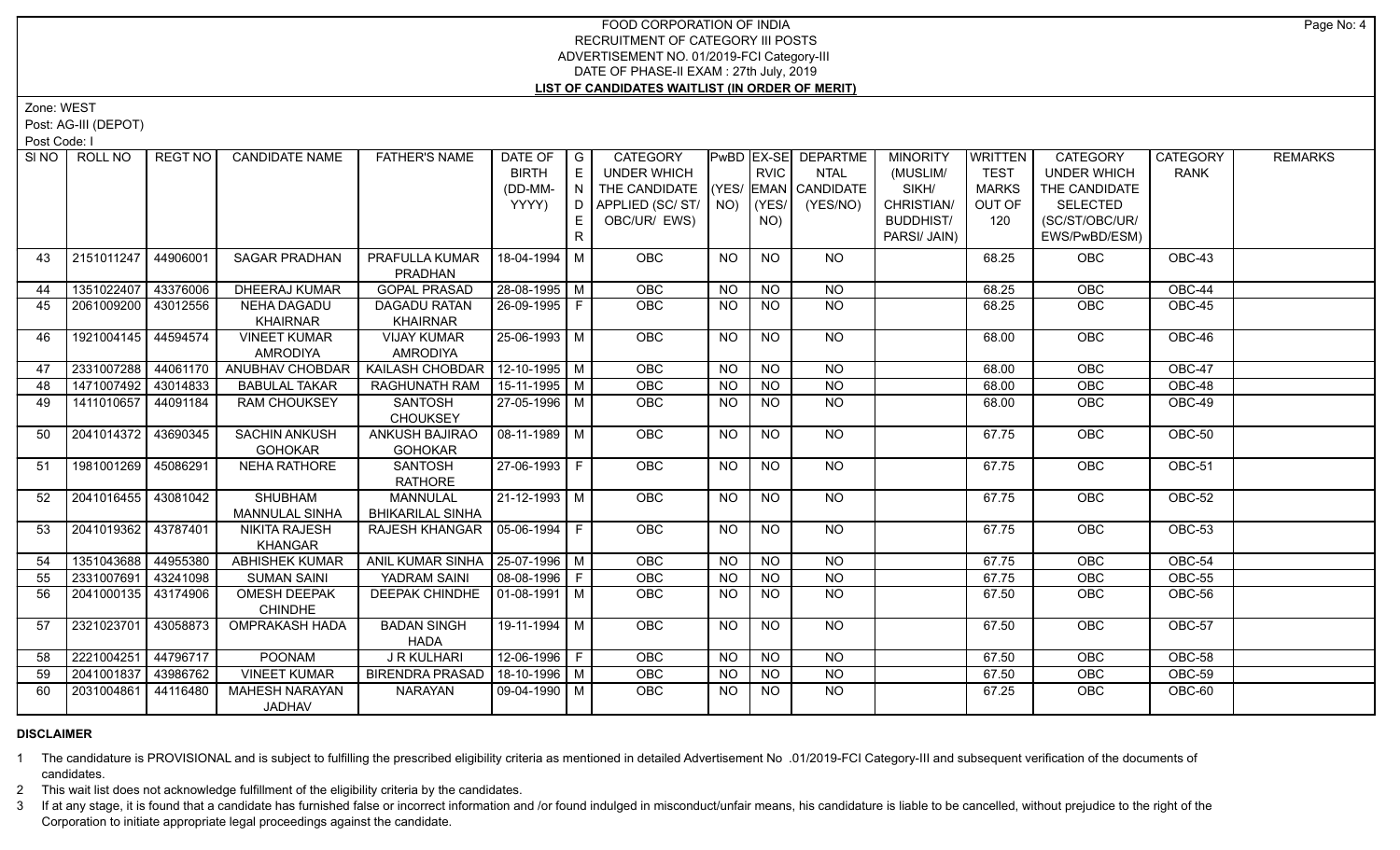Zone: WEST

Post: AG-III (DEPOT)

Post Code: I

| SI <sub>NO</sub> | ROLL NO             | <b>REGT NO</b> | <b>CANDIDATE NAME</b>                                 | <b>FATHER'S NAME</b>                            | DATE OF<br><b>BIRTH</b><br>(DD-MM-<br>YYYY) | $\overline{G}$<br>E<br>N<br>D.<br>R. | <b>CATEGORY</b><br>UNDER WHICH<br>THE CANDIDATE (YES/ EMAN CANDIDATE<br>APPLIED (SC/ST/ $\vert$ NO)<br>OBC/UR/ EWS) |           | <b>RVIC</b><br>(YES/<br>NO) | PwBD EX-SE DEPARTME<br><b>NTAL</b><br>(YES/NO) | <b>MINORITY</b><br>(MUSLIM/<br>SIKH/<br>CHRISTIAN/<br><b>BUDDHIST/</b><br>PARSI/ JAIN) | <b>WRITTEN</b><br><b>TEST</b><br><b>MARKS</b><br>OUT OF<br>120 | <b>CATEGORY</b><br><b>UNDER WHICH</b><br>THE CANDIDATE<br><b>SELECTED</b><br>(SC/ST/OBC/UR/<br>EWS/PwBD/ESM) | <b>CATEGORY</b><br><b>RANK</b> | <b>REMARKS</b> |
|------------------|---------------------|----------------|-------------------------------------------------------|-------------------------------------------------|---------------------------------------------|--------------------------------------|---------------------------------------------------------------------------------------------------------------------|-----------|-----------------------------|------------------------------------------------|----------------------------------------------------------------------------------------|----------------------------------------------------------------|--------------------------------------------------------------------------------------------------------------|--------------------------------|----------------|
| 61               | 2041025391          | 45003270       | <b>SHAILESH</b><br><b>SHRIKRUSHNA</b><br>RAKHADE      | <b>SHRIKRUSHNA</b><br>RAKHADE                   | 28-09-1990 M                                |                                      | OBC                                                                                                                 | <b>NO</b> | <b>NO</b>                   | NO                                             |                                                                                        | 67.25                                                          | OBC                                                                                                          | OBC-61                         |                |
| 62               | 1921018956 43967844 |                | <b>AMIT KUMAR</b>                                     | <b>GAURI SHANKAR</b><br>PRASAD                  | $\sqrt{02-09-1991}$ M                       |                                      | <b>OBC</b>                                                                                                          | <b>NO</b> | <b>NO</b>                   | NO                                             |                                                                                        | 67.25                                                          | OBC                                                                                                          | <b>OBC-62</b>                  |                |
| 63               | 1991001414 43715247 |                | <b>NIKHIL ARUNPANT</b><br><b>ASHTIKAR</b>             | <b>ARUNPANT</b>                                 | $10-04-1992$ M                              |                                      | <b>OBC</b>                                                                                                          | <b>NO</b> | <b>NO</b>                   | $N$ <sup>O</sup>                               |                                                                                        | 67.25                                                          | OBC                                                                                                          | <b>OBC-63</b>                  |                |
| 64               | 1941007113 45204100 |                | RAVINDRA SAHU                                         | <b>DEVI PRASAD</b><br>SAHU                      | 15-08-1992 M                                |                                      | OBC                                                                                                                 | <b>NO</b> | <b>NO</b>                   | <b>NO</b>                                      |                                                                                        | 67.25                                                          | OBC                                                                                                          | OBC-64                         |                |
| 65               | 1921020634 44270277 |                | <b>SAJID KHAN</b>                                     | <b>SHEKH</b><br>SHAFIUDDIN KHAN                 | 07-10-1992   M                              |                                      | OBC                                                                                                                 | <b>NO</b> | <b>NO</b>                   | NO                                             |                                                                                        | 67.25                                                          | OBC                                                                                                          | OBC-65                         |                |
| 66               | 2071004836          | 43242533       | <b>JITENDRA</b><br><b>BHAUSAHEB</b><br>SARBANDE       | <b>BHAUSAHEB</b>                                | $\sqrt{05-03-1995}$ M                       |                                      | <b>OBC</b>                                                                                                          | <b>NO</b> | <b>NO</b>                   | NO                                             |                                                                                        | 67.25                                                          | OBC                                                                                                          | OBC-66                         |                |
| 67               | 1921003574 43682883 |                | <b>NISHA PATEL</b>                                    | <b>BANSHIDHAR</b><br><b>PATEL</b>               | 25-11-1995 F                                |                                      | <b>OBC</b>                                                                                                          | NO.       | NO                          | NO                                             |                                                                                        | 67.25                                                          | <b>OBC</b>                                                                                                   | OBC-67                         |                |
| 68               | 2331006997 43240651 |                | POOJA SAINI                                           | <b>HAZARI LAL SAINI</b>                         | $ 29-07-1998 F$                             |                                      | <b>OBC</b>                                                                                                          | <b>NO</b> | NO.                         | <b>NO</b>                                      |                                                                                        | 67.25                                                          | <b>OBC</b>                                                                                                   | OBC-68                         |                |
| 69               | 1991016037 44962238 |                | <b>RAMCHANDRA</b><br>SHALIGRAM RAUT                   | <b>SHALIGRAM RAUT</b>                           | 05-05-1990   M                              |                                      | OBC                                                                                                                 | <b>NO</b> | <b>NO</b>                   | <b>NO</b>                                      |                                                                                        | 67.00                                                          | OBC                                                                                                          | OBC-69                         |                |
| 70               | 2041009925          | 44180455       | <b>SHASHANK</b><br><b>RAJENDRA</b><br><b>HATNAGAR</b> | <b>RAJENDRA</b>                                 | 05-09-1990   M                              |                                      | <b>OBC</b>                                                                                                          | <b>NO</b> | <b>NO</b>                   | NO                                             |                                                                                        | 67.00                                                          | OBC                                                                                                          | OBC-70                         |                |
| 71               | 2071014246 43742583 |                | <b>SHANKAR</b><br><b>BASWESHWAR</b><br>SWAMI          | <b>BASWESHWAR</b><br><b>MAHADEV SWAMI</b>       | $12 - 06 - 1992$ M                          |                                      | OBC                                                                                                                 | <b>NO</b> | N <sub>O</sub>              | N <sub>O</sub>                                 |                                                                                        | 67.00                                                          | OBC                                                                                                          | <b>OBC-71</b>                  |                |
| 72               | 1351030986 44702675 |                | AASHISH RANJAN                                        | HARENDRA KUMAR   14-12-1992   M<br><b>SINGH</b> |                                             |                                      | OBC                                                                                                                 | <b>NO</b> | $N$ <sup>O</sup>            | NO                                             |                                                                                        | 67.00                                                          | <b>OBC</b>                                                                                                   | $OBC-72$                       |                |
| 73               | 1351045570 43056573 |                | <b>VIKASH KUMAR</b>                                   | <b>ANIL KUMAR</b>                               | $\sqrt{04-02-1993}$ M                       |                                      | OBC                                                                                                                 | <b>NO</b> | <b>NO</b>                   | <b>NO</b>                                      |                                                                                        | 67.00                                                          | OBC                                                                                                          | <b>OBC-73</b>                  |                |
| 74               | 1951004032 44727750 |                | <b>VIVEK SONI</b>                                     | <b>KAMLESH SONI</b>                             | $19-06-1993$ M                              |                                      | <b>OBC</b>                                                                                                          | NO        | NO                          | <b>NO</b>                                      |                                                                                        | 67.00                                                          | OBC                                                                                                          | OBC-74                         |                |

#### **DISCLAIMER**

1 The candidature is PROVISIONAL and is subject to fulfilling the prescribed eligibility criteria as mentioned in detailed Advertisement No .01/2019-FCI Category-III and subsequent verification of the documents of candidates.

2 This wait list does not acknowledge fulfillment of the eligibility criteria by the candidates.

3 If at any stage, it is found that a candidate has furnished false or incorrect information and /or found indulged in misconduct/unfair means, his candidature is liable to be cancelled, without prejudice to the right of t Corporation to initiate appropriate legal proceedings against the candidate.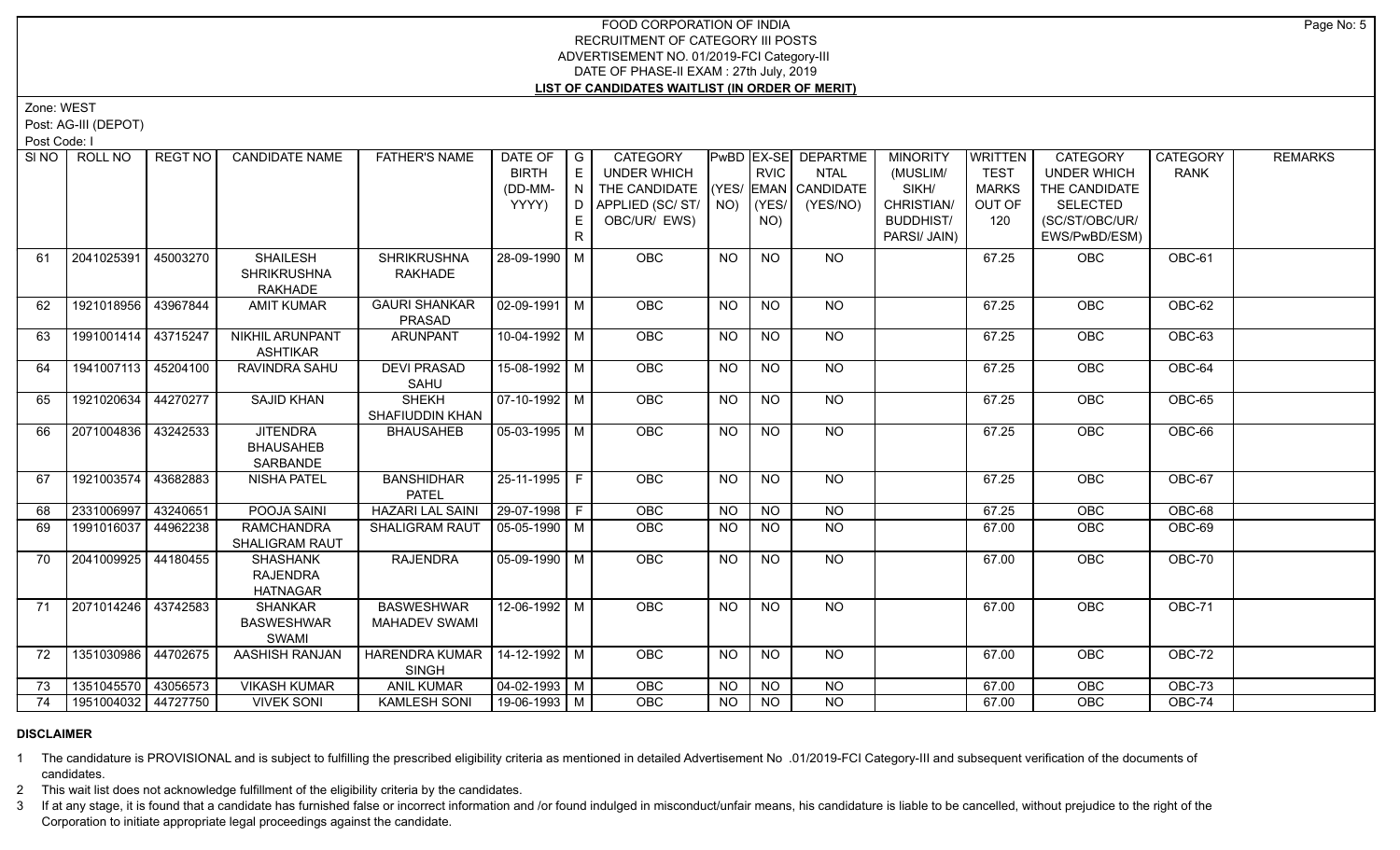Zone: WEST

Post: AG-III (DEPOT)

Post Code: I

| SI NO | ROLL NO             | REGT NO  | <b>CANDIDATE NAME</b>  | <b>FATHER'S NAME</b>             | DATE OF<br><b>BIRTH</b> | $\overline{G}$<br>, E '           | <b>CATEGORY</b><br><b>UNDER WHICH</b>  |           | <b>RVIC</b>     | PwBD   EX-SE   DEPARTME<br>NTAL | <b>MINORITY</b><br>(MUSLIM/ | WRITTEN<br><b>TEST</b> | <b>CATEGORY</b><br><b>UNDER WHICH</b> | <b>CATEGORY</b><br><b>RANK</b> | <b>REMARKS</b> |
|-------|---------------------|----------|------------------------|----------------------------------|-------------------------|-----------------------------------|----------------------------------------|-----------|-----------------|---------------------------------|-----------------------------|------------------------|---------------------------------------|--------------------------------|----------------|
|       |                     |          |                        |                                  |                         |                                   |                                        |           |                 |                                 |                             |                        |                                       |                                |                |
|       |                     |          |                        |                                  | (DD-MM-<br>YYYY)        | $\overline{N}$<br>ID <sub>1</sub> | THE CANDIDATE                          |           | (YES/           | (YES/ EMAN CANDIDATE            | SIKH/<br>CHRISTIAN/         | <b>MARKS</b><br>OUT OF | THE CANDIDATE<br><b>SELECTED</b>      |                                |                |
|       |                     |          |                        |                                  |                         |                                   | APPLIED (SC/ ST/   NO)<br>OBC/UR/ EWS) |           |                 | (YES/NO)                        | <b>BUDDHIST/</b>            | 120                    | (SC/ST/OBC/UR/                        |                                |                |
|       |                     |          |                        |                                  |                         | E                                 |                                        |           | NO)             |                                 |                             |                        |                                       |                                |                |
|       |                     |          |                        |                                  |                         | $\mathsf{R}$                      |                                        |           |                 |                                 | PARSI/ JAIN)                |                        | EWS/PwBD/ESM)                         |                                |                |
| 75    | 1351006895          | 43768699 | <b>ABHISHEK</b>        | <b>DEO CHARAN</b>                | 11-01-1994 M            |                                   | <b>OBC</b>                             | <b>NO</b> | <b>NO</b>       | NO                              |                             | 67.00                  | <b>OBC</b>                            | OBC-75                         |                |
|       |                     |          |                        | PRASAD                           |                         |                                   |                                        |           |                 |                                 |                             |                        |                                       |                                |                |
| 76    | 1521001103          | 44870054 | <b>VIRAMKUMAR</b>      | KANJIBHAI                        | 20-02-1994 M            |                                   | OBC                                    | <b>NO</b> | <b>NO</b>       | NO                              |                             | 67.00                  | OBC                                   | OBC-76                         |                |
|       |                     |          | KANJIBHAI              |                                  |                         |                                   |                                        |           |                 |                                 |                             |                        |                                       |                                |                |
|       |                     |          | <b>PARADAVA</b>        |                                  |                         |                                   |                                        |           |                 |                                 |                             |                        |                                       |                                |                |
| 77    | 1201009882          | 44945988 | KORADA MANIKANTA       | <b>KORADA</b>                    | 04-01-1991   M          |                                   | <b>OBC</b>                             | <b>NO</b> | <b>NO</b>       | NO                              |                             | 66.75                  | <b>OBC</b>                            | OBC-77                         |                |
|       |                     |          |                        | APPALANAIDU                      |                         |                                   |                                        |           |                 |                                 |                             |                        |                                       |                                |                |
| 78    | 1351007647          | 43615005 | <b>CHANDAN KUMAR</b>   | <b>GANESH PRASAD</b>             | $15-02-1992$ M          |                                   | OBC                                    | <b>NO</b> | <b>NO</b>       | <b>NO</b>                       |                             | 66.75                  | OBC                                   | OBC-78                         |                |
| 79    | 1921008932          | 44821750 | <b>ALOK NAMDEV</b>     | <b>GOURI SHANKAR</b>             | 18-10-1992 M            |                                   | <b>OBC</b>                             | <b>NO</b> | <b>NO</b>       | NO                              |                             | 66.75                  | OBC                                   | OBC-79                         |                |
|       |                     |          |                        | <b>NAMDEV</b>                    |                         |                                   |                                        |           |                 |                                 |                             |                        |                                       |                                |                |
| 80    | 1951012542          | 43503941 | PRATIBHA KURMI         | <b>OMKAR PRASAD</b>              | 20-01-1994 F            |                                   | <b>OBC</b>                             | NO.       | <b>NO</b>       | NO                              |                             | 66.75                  | <b>OBC</b>                            | OBC-80                         |                |
| 81    | 1921000217          | 43437587 | RITU GANESHE           | <b>BHAURAO</b>                   | 01-01-1995 F            |                                   | OBC                                    | <b>NO</b> | $\overline{NO}$ | $\overline{NO}$                 |                             | 66.75                  | OBC                                   | OBC-81                         |                |
|       |                     |          |                        | GANESHE                          |                         |                                   |                                        |           |                 |                                 |                             |                        |                                       |                                |                |
| 82    | 1941009185          | 43419995 | <b>AKSHAY MALVIYA</b>  | <b>ANIL MALVIYA</b>              | $\sqrt{01-07-1995}$ M   |                                   | OBC                                    | <b>NO</b> | N <sub>O</sub>  | N <sub>O</sub>                  |                             | 66.75                  | OBC                                   | <b>OBC-82</b>                  |                |
| 83    | 2681002909          | 44420250 | <b>KUMAR RUPAM</b>     | KRISHAN CHANDRA   23-05-1997   M |                         |                                   | <b>OBC</b>                             | <b>NO</b> | <b>NO</b>       | N <sub>O</sub>                  |                             | 66.75                  | OBC                                   | <b>OBC-83</b>                  |                |
|       |                     |          |                        | <b>KUMAR</b>                     |                         |                                   |                                        |           |                 |                                 |                             |                        |                                       |                                |                |
| 84    | 1391005170          | 43268672 | <b>SHYAM SUNDAR</b>    | <b>MANMOHAN</b>                  | 17-07-1990 M            |                                   | OBC                                    | <b>NO</b> | <b>NO</b>       | NO                              |                             | 66.50                  | OBC                                   | OBC-84                         |                |
|       |                     |          | <b>DEWANGAN</b>        | PRASAD                           |                         |                                   |                                        |           |                 |                                 |                             |                        |                                       |                                |                |
| 85    | 2071002152 44048370 |          | SUBHOD KISHOR          | <b>DEWANGAN</b><br><b>KISHOR</b> | $30-11-1991$ M          |                                   | <b>OBC</b>                             | <b>NO</b> | <b>NO</b>       | NO                              |                             | 66.50                  | OBC                                   | OBC-85                         |                |
|       |                     |          | <b>KOTKAR</b>          | <b>DATTATRAY</b>                 |                         |                                   |                                        |           |                 |                                 |                             |                        |                                       |                                |                |
|       |                     |          |                        | <b>KOTKAR</b>                    |                         |                                   |                                        |           |                 |                                 |                             |                        |                                       |                                |                |
| 86    | 2321087056          | 44435206 | PRAKASH SOLANKI        | <b>GIRDHARI LAL</b>              | $21-05-1994$ M          |                                   | <b>OBC</b>                             | <b>NO</b> | <b>NO</b>       | NO                              |                             | 66.50                  | OBC                                   | OBC-86                         |                |
| 87    | 1511001444          | 43468928 | PRIYAKUMARI            | <b>RAMNIKBHAI</b>                | 11-08-1994 F            |                                   | <b>OBC</b>                             | <b>NO</b> | <b>NO</b>       | <b>NO</b>                       |                             | 66.50                  | OBC                                   | OBC-87                         |                |
|       |                     |          | RAMNIKBHAI             | <b>CHAVDA</b>                    |                         |                                   |                                        |           |                 |                                 |                             |                        |                                       |                                |                |
|       |                     |          | <b>CHAVDA</b>          |                                  |                         |                                   |                                        |           |                 |                                 |                             |                        |                                       |                                |                |
| 88    | 1191001597          | 44378659 | <b>MALLEBOYINA</b>     | VENKATESWARLU                    | 27-08-1994 M            |                                   | <b>OBC</b>                             | NO.       | <b>NO</b>       | NO.                             |                             | 66.50                  | <b>OBC</b>                            | OBC-88                         |                |
|       |                     |          | <b>RAJASEKHAR</b>      |                                  |                         |                                   |                                        |           |                 |                                 |                             |                        |                                       |                                |                |
| 89    | 2041025450 43848186 |          | <b>MONALI SALOTKAR</b> | <b>MANOHAR</b>                   | 30-06-1995 F            |                                   | <b>OBC</b>                             | NO.       | NO.             | NO                              |                             | 66.50                  | <b>OBC</b>                            | OBC-89                         |                |
|       |                     |          |                        |                                  |                         |                                   |                                        |           |                 |                                 |                             |                        |                                       |                                |                |

#### **DISCLAIMER**

1 The candidature is PROVISIONAL and is subject to fulfilling the prescribed eligibility criteria as mentioned in detailed Advertisement No .01/2019-FCI Category-III and subsequent verification of the documents of candidates.

2 This wait list does not acknowledge fulfillment of the eligibility criteria by the candidates.

3 If at any stage, it is found that a candidate has furnished false or incorrect information and /or found indulged in misconduct/unfair means, his candidature is liable to be cancelled, without prejudice to the right of t Corporation to initiate appropriate legal proceedings against the candidate.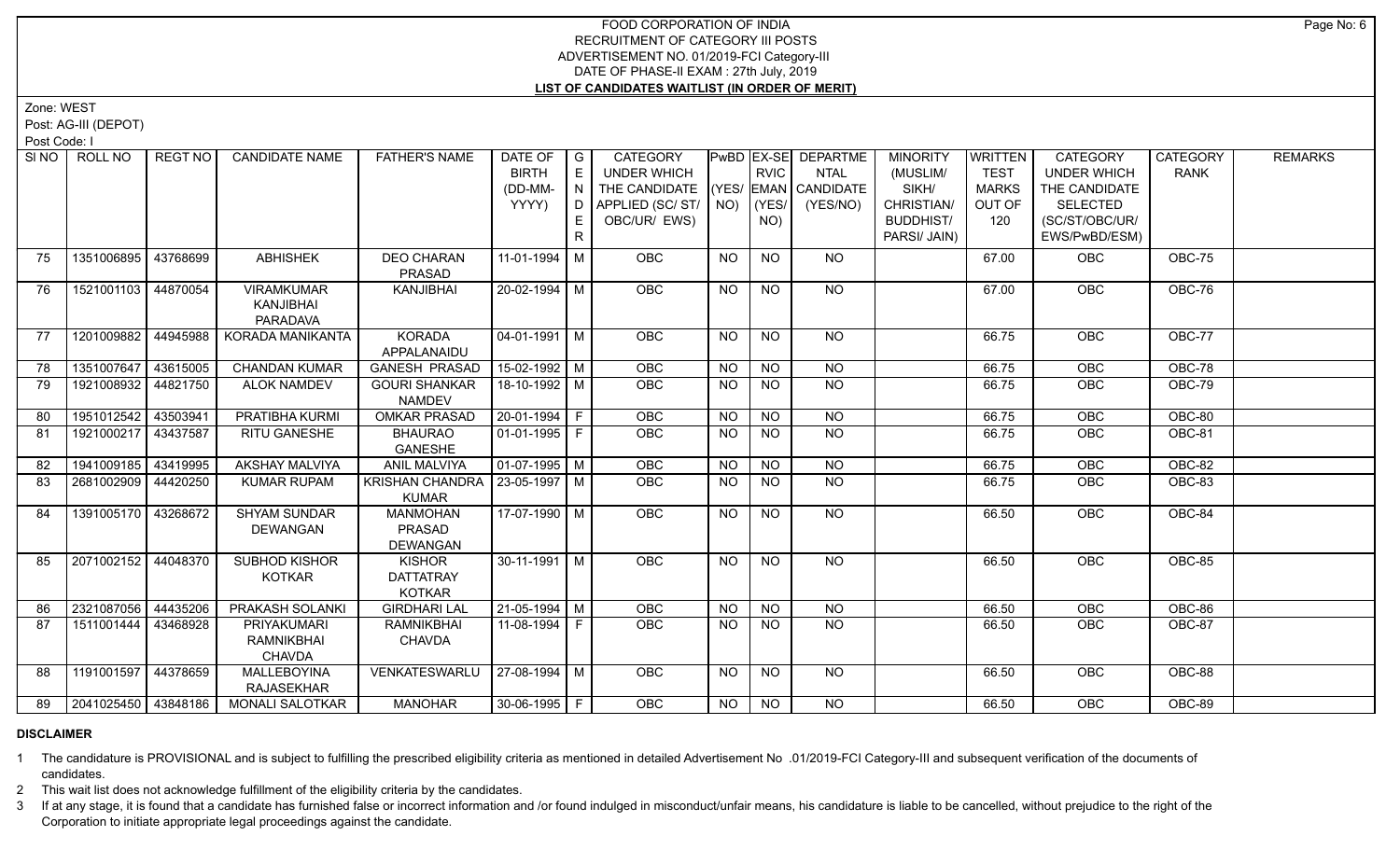Zone: WEST

Post: AG-III (DEPOT)

Post Code: I

| SI NO | ROLL NO                     | <b>REGT NO</b> | <b>CANDIDATE NAME</b>  | <b>FATHER'S NAME</b>  | DATE OF                | $\overline{\phantom{a}}$ | <b>CATEGORY</b>            |           |             | PwBD EX-SE DEPARTME    | <b>MINORITY</b>  | WRITTEN      | <b>CATEGORY</b>    | <b>CATEGORY</b> | <b>REMARKS</b> |
|-------|-----------------------------|----------------|------------------------|-----------------------|------------------------|--------------------------|----------------------------|-----------|-------------|------------------------|------------------|--------------|--------------------|-----------------|----------------|
|       |                             |                |                        |                       | <b>BIRTH</b>           | $\mathsf E$              | <b>UNDER WHICH</b>         |           | <b>RVIC</b> | <b>NTAL</b>            | (MUSLIM/         | <b>TEST</b>  | <b>UNDER WHICH</b> | <b>RANK</b>     |                |
|       |                             |                |                        |                       | (DD-MM-                | IN.                      | THE CANDIDATE              |           |             | $(YES/EMAN)$ CANDIDATE | SIKH/            | <b>MARKS</b> | THE CANDIDATE      |                 |                |
|       |                             |                |                        |                       | YYYY)                  |                          | D   APPLIED (SC/ ST/   NO) |           | $ $ (YES/   | (YES/NO)               | CHRISTIAN/       | OUT OF       | SELECTED           |                 |                |
|       |                             |                |                        |                       |                        |                          | OBC/UR/ EWS)               |           | NO)         |                        | <b>BUDDHIST/</b> | 120          | (SC/ST/OBC/UR/     |                 |                |
|       |                             |                |                        |                       |                        | R                        |                            |           |             |                        | PARSI/ JAIN)     |              | EWS/PwBD/ESM)      |                 |                |
| 90    | 2001002901                  | 45011965       | SHUBHAM SANTOSH        | SANTOSH               | 20-07-1995 M           |                          | OBC                        | <b>NO</b> | <b>NO</b>   | <b>NO</b>              |                  | 66.50        | <b>OBC</b>         | OBC-90          |                |
|       |                             |                | <b>UGALE</b>           |                       |                        |                          |                            |           |             |                        |                  |              |                    |                 |                |
| 91    | 2311002062                  | 44307512       | <b>ALKA</b>            | <b>GOURI SHANKAR</b>  | $10-12-1996$ F         |                          | <b>OBC</b>                 | <b>NO</b> | <b>NO</b>   | <b>NO</b>              |                  | 66.50        | OBC                | OBC-91          |                |
| 92    | 1351094036                  | 44955384       | <b>VEDANT KUMAR</b>    | <b>SUNIL KUMAR</b>    | $\boxed{09-03-1997}$ M |                          | OBC                        | <b>NO</b> | <b>NO</b>   | <b>NO</b>              |                  | 66.50        | OBC                | OBC-92          |                |
| 93    | 2041014347                  | 43695465       | SWAPNIL DEORAO         | <b>DEORAO LOLAJI</b>  | 12-07-1990   M         |                          | OBC                        | <b>NO</b> | <b>NO</b>   | <b>NO</b>              |                  | 66.25        | <b>OBC</b>         | OBC-93          |                |
|       |                             |                | <b>RAGHUTE</b>         | <b>RAGHUTE</b>        |                        |                          |                            |           |             |                        |                  |              |                    |                 |                |
| 94    | 1991002349 43156621         |                | <b>SUNIL PRAKASH</b>   | <b>PRAKASH</b>        | $24 - 06 - 1991$ M     |                          | OBC                        | NO        | NO.         | $\overline{NO}$        |                  | 66.25        | OBC                | OBC-94          |                |
|       |                             |                | KALE                   | <b>RAMKRUSHNA</b>     |                        |                          |                            |           |             |                        |                  |              |                    |                 |                |
|       |                             |                |                        | <b>KALE</b>           |                        |                          |                            |           |             |                        |                  |              |                    |                 |                |
| 95    | 2041004804                  | 43661782       | <b>SANKET</b>          | CHANDRAKANT           | 23-01-1993 M           |                          | OBC                        | <b>NO</b> | <b>NO</b>   | <b>NO</b>              |                  | 66.25        | OBC                | OBC-95          |                |
|       |                             |                | CHANDRAKANT            |                       |                        |                          |                            |           |             |                        |                  |              |                    |                 |                |
|       |                             |                | <b>MEDPILWAR</b>       |                       |                        |                          |                            |           |             |                        |                  |              |                    |                 |                |
| 96    | 2031007102 44347253         |                | <b>PRIYANKA</b>        | <b>UMESH PRASAD</b>   | 19-06-1993 F           |                          | OBC                        | <b>NO</b> | <b>NO</b>   | <b>NO</b>              |                  | 66.25        | OBC                | OBC-96          |                |
| 97    | 1381001258 45021461         |                | <b>MANISH KALIHARI</b> | <b>HIRA SINGH</b>     | 23-11-1993   M         |                          | <b>OBC</b>                 | <b>NO</b> | <b>NO</b>   | <b>NO</b>              |                  | 66.25        | OBC                | OBC-97          |                |
|       |                             |                |                        | KALIHARI              |                        |                          |                            |           |             |                        |                  |              |                    |                 |                |
| 98    | 2051005959 45030940         |                | <b>SUSHILKUMAR</b>     | VIJAYRAO              | 14-01-1994 M           |                          | <b>OBC</b>                 | <b>NO</b> | <b>NO</b>   | <b>NO</b>              |                  | 66.25        | OBC                | OBC-98          |                |
|       |                             |                | <b>VIJAYRAO THORAT</b> |                       |                        |                          |                            |           |             |                        |                  |              |                    |                 |                |
| 99    | 2071000110 43672152         |                | <b>KAJAL TAJUDDIN</b>  | <b>TAJUDDIN</b>       | $28 - 10 - 1994$ F     |                          | OBC                        | NO.       | <b>NO</b>   | NO                     | <b>MUSLIM</b>    | 66.25        | <b>OBC</b>         | <b>OBC-99</b>   |                |
|       |                             |                | <b>MULLA</b>           |                       |                        |                          |                            |           |             |                        |                  |              |                    |                 |                |
| 100   | 2041003170 44186033         |                | <b>AMITA DHANRAJ</b>   | <b>DHANRAJ</b>        | 17-07-1995 F           |                          | OBC                        | <b>NO</b> | <b>NO</b>   | <b>NO</b>              |                  | 66.25        | OBC                | <b>OBC-100</b>  |                |
|       |                             |                | <b>BOBADE</b>          | <b>BHAURAO BOBADE</b> |                        |                          |                            |           |             |                        |                  |              |                    |                 |                |
| 101   | 1991004392 43008052         |                | <b>DINESH</b>          | <b>DNYANESHWAR</b>    | 07-10-1995   M         |                          | OBC                        | <b>NO</b> | <b>NO</b>   | NO                     |                  | 66.25        | OBC                | <b>OBC-101</b>  |                |
|       |                             |                | <b>DNYANESHWAR</b>     | <b>RATNAPPA</b>       |                        |                          |                            |           |             |                        |                  |              |                    |                 |                |
|       |                             |                | <b>BIBEKAR</b>         | <b>BIBEKAR</b>        |                        |                          |                            |           |             |                        |                  |              |                    |                 |                |
| 102   | 2071001704 43638477         |                | <b>NEHA PRADIP</b>     | <b>PRADIP</b>         | 01-01-1996   F         |                          | OBC                        | NO.       | <b>NO</b>   | NO                     |                  | 66.25        | OBC                | <b>OBC-102</b>  |                |
|       |                             |                | MANSUTE                |                       |                        |                          |                            |           |             |                        |                  |              |                    |                 |                |
|       | 103   1751003874   43163270 |                | <b>ASHWINI KUMAR</b>   | <b>ARBIND KUMAR</b>   | $14 - 11 - 1996$ M     |                          | OBC                        | <b>NO</b> | <b>NO</b>   | $N$ O                  |                  | 66.25        | OBC                | <b>OBC-103</b>  |                |

#### **DISCLAIMER**

1 The candidature is PROVISIONAL and is subject to fulfilling the prescribed eligibility criteria as mentioned in detailed Advertisement No .01/2019-FCI Category-III and subsequent verification of the documents of candidates.

2 This wait list does not acknowledge fulfillment of the eligibility criteria by the candidates.

3 If at any stage, it is found that a candidate has furnished false or incorrect information and /or found indulged in misconduct/unfair means, his candidature is liable to be cancelled, without prejudice to the right of t Corporation to initiate appropriate legal proceedings against the candidate.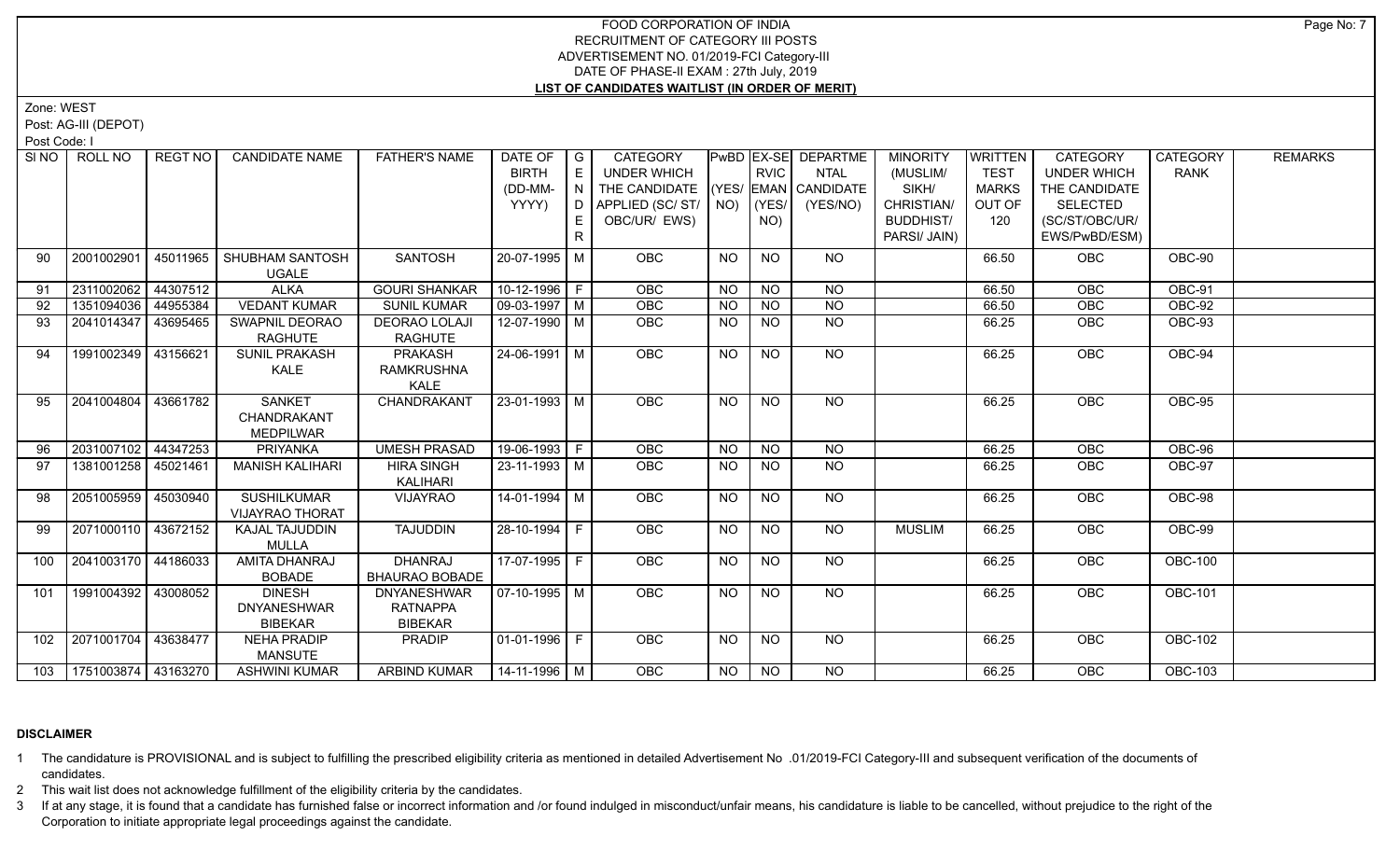Zone: WEST

Post: AG-III (DEPOT)

Post Code: I

| SI NO | ROLL NO               | REGT NO  | <b>CANDIDATE NAME</b>   | <b>FATHER'S NAME</b> | DATE OF            | $\overline{\phantom{a}}$ G | <b>CATEGORY</b>                    |                 |                 | PwBD EX-SE DEPARTME | <b>MINORITY</b>  | <b>WRITTEN</b> | <b>CATEGORY</b>    | <b>CATEGORY</b> | <b>REMARKS</b> |
|-------|-----------------------|----------|-------------------------|----------------------|--------------------|----------------------------|------------------------------------|-----------------|-----------------|---------------------|------------------|----------------|--------------------|-----------------|----------------|
|       |                       |          |                         |                      | <b>BIRTH</b>       | E                          | UNDER WHICH                        |                 | <b>RVIC</b>     | <b>NTAL</b>         | (MUSLIM/         | <b>TEST</b>    | <b>UNDER WHICH</b> | <b>RANK</b>     |                |
|       |                       |          |                         |                      | (DD-MM-            | N                          | THE CANDIDATE (YES/ EMAN CANDIDATE |                 |                 |                     | SIKH/            | <b>MARKS</b>   | THE CANDIDATE      |                 |                |
|       |                       |          |                         |                      | YYYY)              | D.                         | APPLIED (SC/ ST/   NO)             |                 | (YES/           | (YES/NO)            | CHRISTIAN/       | OUT OF         | <b>SELECTED</b>    |                 |                |
|       |                       |          |                         |                      |                    |                            | OBC/UR/ EWS)                       |                 | NO)             |                     | <b>BUDDHIST/</b> | 120            | (SC/ST/OBC/UR/     |                 |                |
|       |                       |          |                         |                      |                    |                            |                                    |                 |                 |                     | PARSI/ JAIN)     |                | EWS/PwBD/ESM)      |                 |                |
| 104   | 2041001983 43707557   |          | <b>AMIT HEMANT</b>      | <b>HEMANT</b>        | 06-05-1990 M       |                            | OBC                                | <b>NO</b>       | <b>NO</b>       | NO                  |                  | 66.00          | OBC                | <b>OBC-104</b>  |                |
|       |                       |          | <b>AKULWAR</b>          | YASHWANT             |                    |                            |                                    |                 |                 |                     |                  |                |                    |                 |                |
|       |                       |          |                         | <b>AKULWAR</b>       |                    |                            |                                    |                 |                 |                     |                  |                |                    |                 |                |
| 105   | 2001003269 43690654   |          | <b>VISHAL GANGADHAR</b> | <b>GANGADHAR</b>     | $30-07-1993$ M     |                            | OBC                                | <b>NO</b>       | $N$ O           | $N$ <sup>O</sup>    |                  | 66.00          | OBC                | <b>OBC-105</b>  |                |
|       |                       |          | SONAWANE                | <b>RAMBHAU</b>       |                    |                            |                                    |                 |                 |                     |                  |                |                    |                 |                |
|       |                       |          |                         | SONAWANE             |                    |                            |                                    |                 |                 |                     |                  |                |                    |                 |                |
| 106   | 2041010704 43824714   |          | <b>VAIBHAV NANAJI</b>   | NANAJI MANDALE       | 11-09-1993 M       |                            | OBC                                | $\overline{NO}$ | $\overline{NQ}$ | N <sub>O</sub>      |                  | 66.00          | OBC                | <b>OBC-106</b>  |                |
|       |                       |          | <b>MANDALE</b>          |                      |                    |                            |                                    |                 |                 |                     |                  |                |                    |                 |                |
| 107   | 2351002482   43688873 |          | <b>MAHARAAJ</b>         | <b>MOHD HANIF</b>    | 12-06-1995   F     |                            | OBC                                | <b>NO</b>       | <b>NO</b>       | NO.                 | <b>MUSLIM</b>    | 66.00          | <b>OBC</b>         | <b>OBC-107</b>  |                |
|       |                       |          | <b>CHAUHAN</b>          | <b>CHAUHAN</b>       |                    |                            |                                    |                 |                 |                     |                  |                |                    |                 |                |
| 108   | 2601002886 43150449   |          | HIMANSHU SHARMA         | PARAS NATH           | 29-03-1998 M       |                            | <b>OBC</b>                         | NO.             | <b>NO</b>       | NO                  |                  | 66.00          | OBC                | <b>OBC-108</b>  |                |
|       |                       |          |                         | <b>SHARMA</b>        |                    |                            |                                    |                 |                 |                     |                  |                |                    |                 |                |
| 109   | 2041003044 44309674   |          | <b>PRAVIN</b>           | <b>SUBHASH</b>       | $04 - 06 - 1990$ M |                            | OBC                                | <b>NO</b>       | <b>NO</b>       | <b>NO</b>           |                  | 65.75          | <b>OBC</b>         | <b>OBC-109</b>  |                |
|       |                       |          | <b>SUBHASHRAO</b>       | RAJERAM KAMADI       |                    |                            |                                    |                 |                 |                     |                  |                |                    |                 |                |
|       |                       |          | <b>KAMADI</b>           |                      |                    |                            |                                    |                 |                 |                     |                  |                |                    |                 |                |
| 110   | 1151003569 44912176   |          | <b>THOTA</b>            | <b>THOTA ILAIAH</b>  | 02-07-1990 M       |                            | <b>OBC</b>                         | <b>NO</b>       | NO              | NO                  |                  | 65.75          | <b>OBC</b>         | <b>OBC-110</b>  |                |
|       |                       |          | <b>KUMARASWAMY</b>      |                      |                    |                            |                                    |                 |                 |                     |                  |                |                    |                 |                |
| 111   | 2041007441 43492014   |          | <b>SUJATA BABANRAO</b>  | <b>BABANRAO</b>      | 29-01-1991 F       |                            | <b>OBC</b>                         | <b>NO</b>       | <b>NO</b>       | <b>NO</b>           |                  | 65.75          | <b>OBC</b>         | <b>OBC-111</b>  |                |
|       |                       |          | <b>PATHRABE</b>         | <b>MADHAVRAO</b>     |                    |                            |                                    |                 |                 |                     |                  |                |                    |                 |                |
|       |                       |          |                         | <b>PATHRABE</b>      |                    |                            |                                    |                 |                 |                     |                  |                |                    |                 |                |
| 112   | 1941012635 44206261   |          | AKHILESH                | <b>DEVRAM</b>        | 19-05-1994 M       |                            | OBC                                | <b>NO</b>       | <b>NO</b>       | NO.                 |                  | 65.75          | OBC                | <b>OBC-112</b>  |                |
|       |                       |          | <b>CHACHRIYA</b>        | <b>CHACHRIYA</b>     |                    |                            |                                    |                 |                 |                     |                  |                |                    |                 |                |
| 113   | 2041019988 44453616   |          | DHIRAJ DHANRAJ          | <b>DHANRAJ</b>       | 18-08-1994 M       |                            | <b>OBC</b>                         | <b>NO</b>       | <b>NO</b>       | <b>NO</b>           |                  | 65.75          | OBC                | <b>OBC-113</b>  |                |
|       |                       |          | RAHANGDALE              | RAHANGDALE           |                    |                            |                                    |                 |                 |                     |                  |                |                    |                 |                |
| 114   | 1991006634            | 44343126 | AMIT DEEPAK KALE        | <b>DEEPAK</b>        | 24-02-1995 M       |                            | OBC                                | <b>NO</b>       | <b>NO</b>       | $\overline{NO}$     |                  | 65.75          | OBC                | <b>OBC-114</b>  |                |
| 115   | 1471008132 43311490   |          | <b>JAYDEEP</b>          | <b>GIRISHKUMAR</b>   | 24-04-1992   M     |                            | <b>OBC</b>                         | <b>NO</b>       | NO              | NO                  |                  | 65.50          | <b>OBC</b>         | <b>OBC-115</b>  |                |
|       |                       |          | <b>GIRISHKUMAR</b>      | <b>CHAUHAN</b>       |                    |                            |                                    |                 |                 |                     |                  |                |                    |                 |                |
|       |                       |          | <b>CHAUHAN</b>          |                      |                    |                            |                                    |                 |                 |                     |                  |                |                    |                 |                |

## **DISCLAIMER**

1 The candidature is PROVISIONAL and is subject to fulfilling the prescribed eligibility criteria as mentioned in detailed Advertisement No .01/2019-FCI Category-III and subsequent verification of the documents of candidates.

2 This wait list does not acknowledge fulfillment of the eligibility criteria by the candidates.

3 If at any stage, it is found that a candidate has furnished false or incorrect information and /or found indulged in misconduct/unfair means, his candidature is liable to be cancelled, without prejudice to the right of t Corporation to initiate appropriate legal proceedings against the candidate.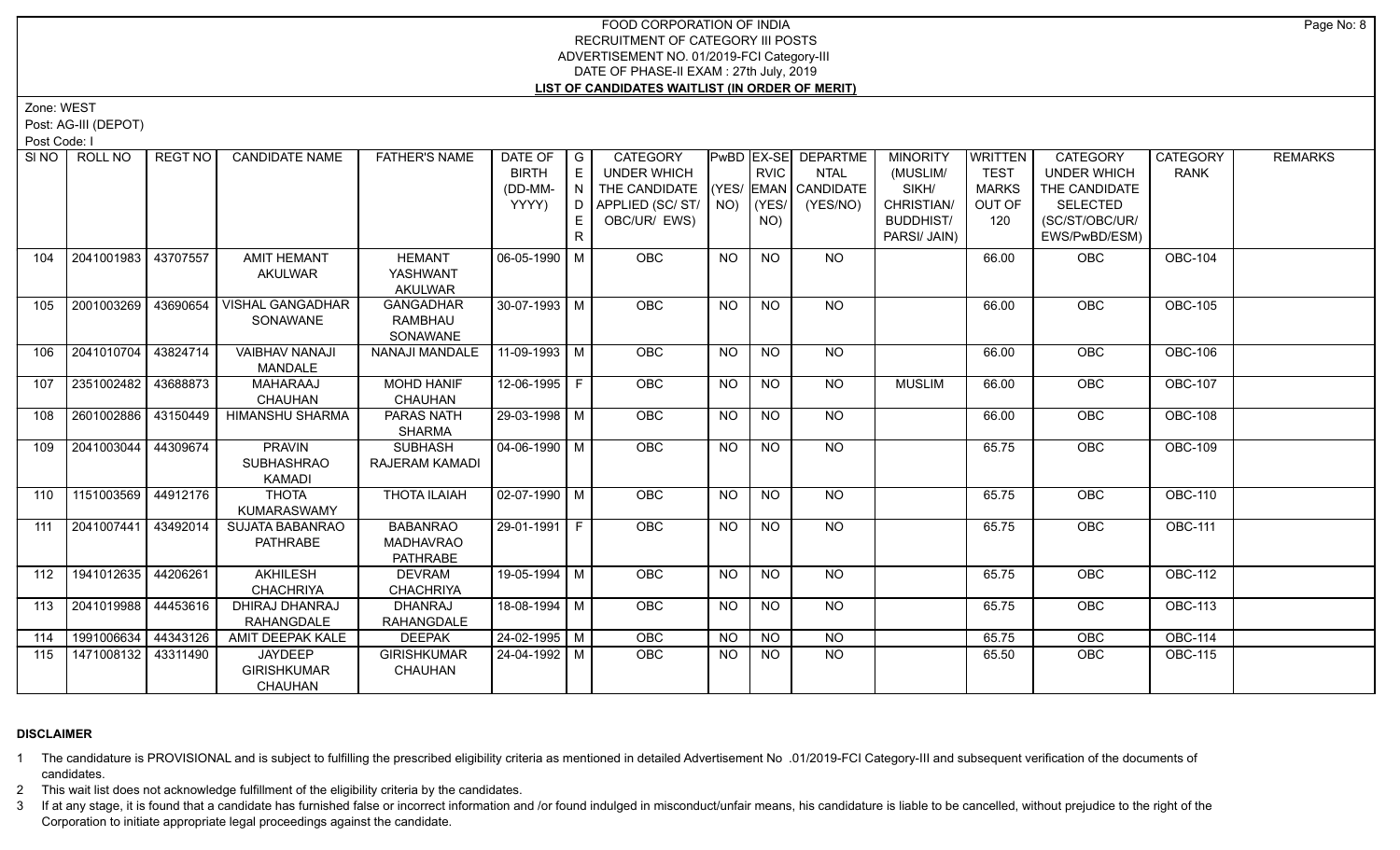Zone: WEST

Post: AG-III (DEPOT)

Post Code: I

|     | SINO   ROLL NO      | REGT NO  | <b>CANDIDATE NAME</b>                                   | <b>FATHER'S NAME</b>                                    | DATE OF<br><b>BIRTH</b> | $\overline{G}$<br>E | <b>CATEGORY</b><br><b>UNDER WHICH</b> |                | <b>RVIC</b>     | <b>PwBD EX-SE DEPARTME</b><br><b>NTAL</b> | <b>MINORITY</b><br>(MUSLIM/ | <b>WRITTEN</b><br><b>TEST</b> | <b>CATEGORY</b><br><b>UNDER WHICH</b> | <b>CATEGORY</b><br><b>RANK</b> | <b>REMARKS</b> |
|-----|---------------------|----------|---------------------------------------------------------|---------------------------------------------------------|-------------------------|---------------------|---------------------------------------|----------------|-----------------|-------------------------------------------|-----------------------------|-------------------------------|---------------------------------------|--------------------------------|----------------|
|     |                     |          |                                                         |                                                         | (DD-MM-                 | $\overline{N}$      | THE CANDIDATE                         |                |                 | (YES/ EMAN CANDIDATE                      | SIKH/                       | <b>MARKS</b>                  | THE CANDIDATE                         |                                |                |
|     |                     |          |                                                         |                                                         | YYYY)                   | D                   | APPLIED (SC/ST/                       |                | $NO)$ $ (YES/$  | (YES/NO)                                  | CHRISTIAN/                  | OUT OF                        | <b>SELECTED</b>                       |                                |                |
|     |                     |          |                                                         |                                                         |                         | E.                  | OBC/UR/ EWS)                          |                | NO)             |                                           | <b>BUDDHIST/</b>            | 120                           | (SC/ST/OBC/UR/                        |                                |                |
|     |                     |          |                                                         |                                                         |                         | R                   |                                       |                |                 |                                           | PARSI/ JAIN)                |                               | EWS/PwBD/ESM)                         |                                |                |
| 116 | 1381003925          | 43944985 | MUKESH MOURYA                                           | SHUBHKARAN<br><b>MOURYA</b>                             | 14-05-1993 M            |                     | OBC                                   | <b>NO</b>      | <b>NO</b>       | <b>NO</b>                                 |                             | 65.50                         | OBC                                   | <b>OBC-116</b>                 |                |
| 117 | 2001001726 43762973 |          | <b>SURAJ UTTAM</b><br><b>KATKAR</b>                     | <b>UTTAM KATKAR</b>                                     | 20-08-1993 M            |                     | <b>OBC</b>                            | NO             | <b>NO</b>       | NO                                        |                             | 65.50                         | <b>OBC</b>                            | <b>OBC-117</b>                 |                |
| 118 | 1761011282          | 43676357 | <b>SUMAN GUPTA</b>                                      | <b>SUBODH PRASAD</b><br><b>GUPTA</b>                    | 08-09-1993 M            |                     | <b>OBC</b>                            | NO.            | <b>NO</b>       | <b>NO</b>                                 |                             | 65.50                         | <b>OBC</b>                            | <b>OBC-118</b>                 |                |
| 119 | 2031014284 44432654 |          | <b>PRASHANT</b><br><b>BAPURAO NALE</b>                  | <b>BAPURAO</b><br>NIVRUTTI NALE                         | $06 - 06 - 1994$ M      |                     | OBC                                   | N <sub>O</sub> | N <sub>O</sub>  | N <sub>O</sub>                            |                             | 65.50                         | OBC                                   | <b>OBC-119</b>                 |                |
| 120 | 2041006128          | 44479184 | SHUBHAM ASHOK<br><b>DAHAKE</b>                          | ASHOK R DAHAKE                                          | 13-12-1994 M            |                     | OBC                                   | <b>NO</b>      | N <sub>O</sub>  | $N$ O                                     |                             | 65.50                         | OBC                                   | <b>OBC-120</b>                 |                |
| 121 | 2741013492 44436250 |          | <b>SHOUNAK PAUL</b>                                     | <b>PRABIR KUMAR</b><br><b>PAUL</b>                      | 30-07-1996 M            |                     | <b>OBC</b>                            | NO             | N <sub>O</sub>  | NO.                                       |                             | 65.50                         | <b>OBC</b>                            | <b>OBC-121</b>                 |                |
| 122 | 2041006173 43143080 |          | <b>ABHAY TULSHIRAM</b><br><b>DAKHOLE</b>                | <b>TULSHIRAM</b>                                        | 21-08-1989 M            |                     | <b>OBC</b>                            | NO             | <b>NO</b>       | NO                                        |                             | 65.25                         | <b>OBC</b>                            | <b>OBC-122</b>                 |                |
| 123 | 2001003420 43675643 |          | <b>MADHUSUDAN</b><br><b>GHANASHYAM</b><br><b>KAWADE</b> | <b>GHANASHYAM</b>                                       | 25-07-1990 M            |                     | OBC                                   | <b>NO</b>      | $\overline{NO}$ | $\overline{NQ}$                           |                             | 65.25                         | OBC                                   | <b>OBC-123</b>                 |                |
| 124 | 2071017882          | 43620573 | <b>NIKHIL PRABHAKAR</b><br><b>POGULWAR</b>              | <b>PRABHAKAR</b><br><b>GANGADHAR</b><br><b>POGULWAR</b> | 25-10-1990 M            |                     | OBC                                   | <b>NO</b>      | <b>NO</b>       | <b>NO</b>                                 |                             | 65.25                         | OBC                                   | <b>OBC-124</b>                 |                |
| 125 | 1941013804          | 44414993 | <b>CHARUSHIKHA</b><br><b>BHARDWAJ</b>                   | <b>SHUDESH</b><br>BHARDWAJ                              | 24-02-1991 F            |                     | <b>OBC</b>                            | NO             | <b>NO</b>       | NO                                        |                             | 65.25                         | OBC                                   | <b>OBC-125</b>                 |                |
| 126 | 1941003921          | 44981879 | NIRMAL DEVRA                                            | <b>LAXMAN DEVRA</b>                                     | $20-06-1993$ M          |                     | OBC                                   | <b>NO</b>      | <b>NO</b>       | <b>NO</b>                                 |                             | 65.25                         | <b>OBC</b>                            | <b>OBC-126</b>                 |                |
| 127 | 2001010795          | 43346162 | <b>SHRUTI BHARAT</b><br><b>KHINDRE</b>                  | <b>BHARAT</b>                                           | $01-09-1993$ F          |                     | <b>OBC</b>                            | NO.            | <b>NO</b>       | <b>NO</b>                                 |                             | 65.25                         | <b>OBC</b>                            | <b>OBC-127</b>                 |                |
| 128 | 1991002050          | 44310918 | <b>MOHINEE LILADHAR</b><br><b>GANORKAR</b>              | LILADHAR<br><b>GANORKAR</b>                             | $02-01-1994$ F          |                     | <b>OBC</b>                            | <b>NO</b>      | <b>NO</b>       | NO.                                       |                             | 65.25                         | <b>OBC</b>                            | <b>OBC-128</b>                 |                |
| 129 | 1721000020          | 44464740 | <b>NISHANT KUMAR</b>                                    | NIRANJAN KUMAR<br>SINGH                                 | $02-01-1994$ M          |                     | OBC                                   | NO.            | NO.             | NO                                        |                             | 65.25                         | <b>OBC</b>                            | <b>OBC-129</b>                 |                |

#### **DISCLAIMER**

1 The candidature is PROVISIONAL and is subject to fulfilling the prescribed eligibility criteria as mentioned in detailed Advertisement No .01/2019-FCI Category-III and subsequent verification of the documents of candidates.

2 This wait list does not acknowledge fulfillment of the eligibility criteria by the candidates.

3 If at any stage, it is found that a candidate has furnished false or incorrect information and /or found indulged in misconduct/unfair means, his candidature is liable to be cancelled, without prejudice to the right of t Corporation to initiate appropriate legal proceedings against the candidate.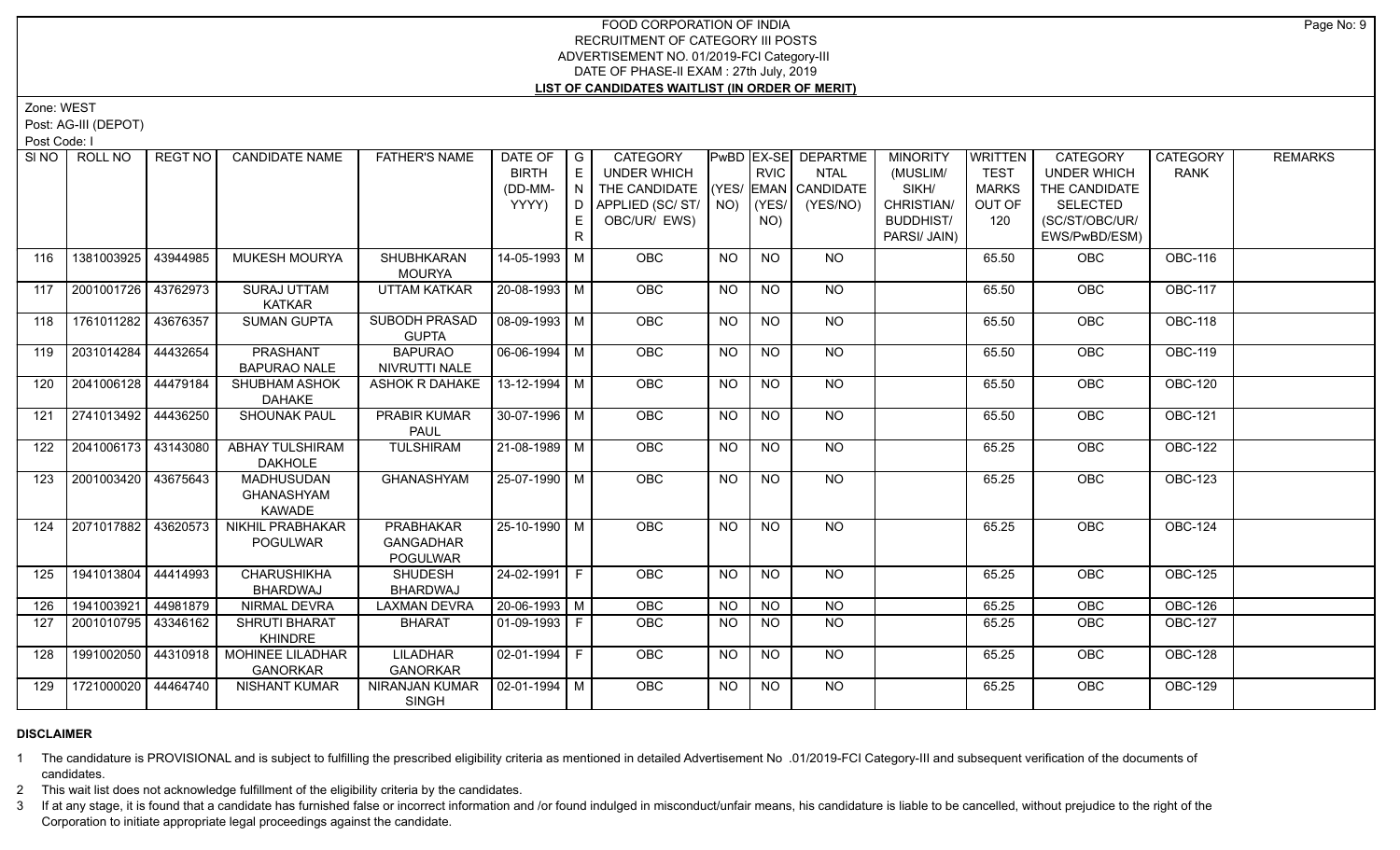Zone: WEST

Post: AG-III (DEPOT)

Post Code: I

|     | SINO   ROLL NO        | REGT NO  | <b>CANDIDATE NAME</b>   | <b>FATHER'S NAME</b>              | DATE OF        | $\overline{G}$ | CATEGORY        |                |                | PwBD EX-SE DEPARTME  | <b>MINORITY</b>  | <b>WRITTEN</b> | <b>CATEGORY</b>    | <b>CATEGORY</b> | <b>REMARKS</b> |
|-----|-----------------------|----------|-------------------------|-----------------------------------|----------------|----------------|-----------------|----------------|----------------|----------------------|------------------|----------------|--------------------|-----------------|----------------|
|     |                       |          |                         |                                   | <b>BIRTH</b>   | E              | UNDER WHICH     |                | RVIC           | <b>NTAL</b>          | (MUSLIM/         | <b>TEST</b>    | <b>UNDER WHICH</b> | <b>RANK</b>     |                |
|     |                       |          |                         |                                   | (DD-MM-        | N              | THE CANDIDATE   |                |                | (YES/ EMAN CANDIDATE | SIKH/            | <b>MARKS</b>   | THE CANDIDATE      |                 |                |
|     |                       |          |                         |                                   | YYYY)          | D.             | APPLIED (SC/ST/ | $NO)$ (YES/    |                | (YES/NO)             | CHRISTIAN/       | OUT OF         | <b>SELECTED</b>    |                 |                |
|     |                       |          |                         |                                   |                | E.             | OBC/UR/ EWS)    |                | NO)            |                      | <b>BUDDHIST/</b> | 120            | (SC/ST/OBC/UR/     |                 |                |
|     |                       |          |                         |                                   |                | R.             |                 |                |                |                      | PARSI/ JAIN)     |                | EWS/PwBD/ESM)      |                 |                |
| 130 | 1991009508            | 43241691 | <b>MONALI PRADIPRAO</b> | PRADIPRAO M                       | 12-04-1994     | IF.            | OBC             | NO             | <b>NO</b>      | NO.                  |                  | 65.25          | OBC                | <b>OBC-130</b>  |                |
|     |                       |          | <b>MOHOD</b>            | <b>MOHOD</b>                      |                |                |                 |                |                |                      |                  |                |                    |                 |                |
| 131 | 2061004291            | 43667924 | PRITI BHAUSAHEB         | <b>BHAUSAHEB</b>                  | 25-05-1994 F   |                | <b>OBC</b>      | <b>NO</b>      | <b>NO</b>      | NO                   |                  | 65.25          | <b>OBC</b>         | <b>OBC-131</b>  |                |
|     |                       |          | <b>KEDAR</b>            | MALHARI KEDAR                     |                |                |                 |                |                |                      |                  |                |                    |                 |                |
| 132 | 2071013511            | 44273409 | <b>MAHESH PANDIT</b>    | PANDIT ABASAHEB                   | $01-07-1994$ M |                | <b>OBC</b>      | NO             | <b>NO</b>      | $\overline{NQ}$      |                  | 65.25          | <b>OBC</b>         | <b>OBC-132</b>  |                |
|     |                       |          | <b>MORE</b>             | <b>MORE</b>                       |                |                |                 |                |                |                      |                  |                |                    |                 |                |
| 133 | 2001005620 44046707   |          | <b>VIKRANT BALAJI</b>   | <b>BALAJI V YEOTE</b>             | $07-11-1994$ M |                | <b>OBC</b>      | NO             | <b>NO</b>      | <b>NO</b>            |                  | 65.25          | <b>OBC</b>         | <b>OBC-133</b>  |                |
|     |                       |          | <b>YEOTE</b>            |                                   |                |                |                 |                |                |                      |                  |                |                    |                 |                |
| 134 | 1941015177 43567192   |          | JYOTI PUSHPAD           | <b>MAKHANLAL</b>                  | $07-12-1996$ F |                | OBC             | <b>NO</b>      | <b>NO</b>      | N <sub>O</sub>       |                  | 65.25          | OBC                | <b>OBC-134</b>  |                |
|     |                       |          |                         | PUSHPAD                           |                |                |                 |                |                |                      |                  |                |                    |                 |                |
| 135 | 1921021907            | 43149532 | <b>ADARSH SAHU</b>      | <b>LALJIRAM SAHU</b>              | 09-06-1997 M   |                | OBC             | <b>NO</b>      | NO             | $N$ O                |                  | 65.25          | OBC                | <b>OBC-135</b>  |                |
| 136 | 2041012455   45091552 |          | <b>ABHISHEK SANTOSH</b> | SANTOSH                           | $20-11-1991$ M |                | <b>OBC</b>      | <b>NO</b>      | <b>NO</b>      | NO                   |                  | 65.00          | <b>OBC</b>         | <b>OBC-136</b>  |                |
|     |                       |          | SADAFAL                 | <b>RAMDAYAL</b>                   |                |                |                 |                |                |                      |                  |                |                    |                 |                |
|     |                       |          |                         | SADAFAL                           |                |                |                 |                |                |                      |                  |                |                    |                 |                |
| 137 | 1941014356 43267036   |          | <b>GAURAV OMRAE</b>     | <b>VIJAY KUMAR</b>                | 26-07-1992 M   |                | OBC             | N <sub>O</sub> | N <sub>O</sub> | $N$ O                |                  | 65.00          | <b>OBC</b>         | <b>OBC-137</b>  |                |
|     |                       |          |                         | <b>OMRAE</b>                      |                |                |                 |                |                |                      |                  |                |                    |                 |                |
| 138 | 1941006178 43642303   |          | <b>SARITA VERMA</b>     | KESHAREE VERMA   07-09-1992   F   |                |                | <b>OBC</b>      | NO.            | <b>NO</b>      | <b>NO</b>            |                  | 65.00          | OBC                | <b>OBC-138</b>  |                |
| 139 | 2291000886 43612774   |          | <b>DEVENDRA SINGH</b>   | <b>CHATTAR SINGH</b>              | $25-03-1993$ M |                | OBC             | <b>NO</b>      | NO             | $N$ O                |                  | 65.00          | OBC                | <b>OBC-139</b>  |                |
|     |                       |          | <b>TANWAR</b>           | <b>TANWAR</b>                     |                |                |                 |                |                |                      |                  |                |                    |                 |                |
| 140 | 1941009409            | 44899523 | <b>ARPAN MALVIYA</b>    | BADRILAL MALVIYA   24-07-1993   M |                |                | OBC             | <b>NO</b>      | <b>NO</b>      | <b>NO</b>            |                  | 65.00          | <b>OBC</b>         | <b>OBC-140</b>  |                |
| 141 | 2041000315 43598560   |          | <b>ROSHAN</b>           | PRABHURAJ                         | 06-01-1994 M   |                | <b>OBC</b>      | <b>NO</b>      | <b>NO</b>      | <b>NO</b>            |                  | 65.00          | OBC                | <b>OBC-141</b>  |                |
|     |                       |          | PRABHURAJ               | <b>SHRIRAM</b>                    |                |                |                 |                |                |                      |                  |                |                    |                 |                |
|     |                       |          | <b>BAGMARE</b>          | <b>BAGMARE</b>                    |                |                |                 |                |                |                      |                  |                |                    |                 |                |
| 142 | 2351009834            | 43127281 | ANISHA DHAKA            | DEV KARAN DHAKA   20-10-1994   F  |                |                | <b>OBC</b>      | NO.            | <b>NO</b>      | <b>NO</b>            |                  | 65.00          | OBC                | <b>OBC-142</b>  |                |
| 143 | 1951004535 44904977   |          | <b>VASUDHA PALI</b>     | RAM BHAJAN PALI                   | $20-11-1994$ F |                | <b>OBC</b>      | <b>NO</b>      | <b>NO</b>      | $N$ O                |                  | 65.00          | OBC                | <b>OBC-143</b>  |                |
| 144 | 1151006113            | 43833723 | <b>KEDIMI NIKHITHA</b>  | <b>KEDIMI HARINATH</b>            | 22-02-1995 F   |                | <b>OBC</b>      | <b>NO</b>      | NO             | N <sub>O</sub>       |                  | 65.00          | OBC                | <b>OBC-144</b>  |                |
| 145 | 2031004997            | 43552425 | <b>SHRUTIKA</b>         | <b>SUDARSHAN A</b>                | 29-03-1996 F   |                | OBC             | <b>NO</b>      | NO.            | $N$ O                |                  | 65.00          | OBC                | <b>OBC-145</b>  |                |
|     |                       |          | <b>SUDARSHAN</b>        | <b>MALGAONKAR</b>                 |                |                |                 |                |                |                      |                  |                |                    |                 |                |
|     |                       |          | <b>MALGAONKAR</b>       |                                   |                |                |                 |                |                |                      |                  |                |                    |                 |                |

#### **DISCLAIMER**

1 The candidature is PROVISIONAL and is subject to fulfilling the prescribed eligibility criteria as mentioned in detailed Advertisement No .01/2019-FCI Category-III and subsequent verification of the documents of candidates.

2 This wait list does not acknowledge fulfillment of the eligibility criteria by the candidates.

3 If at any stage, it is found that a candidate has furnished false or incorrect information and /or found indulged in misconduct/unfair means, his candidature is liable to be cancelled, without prejudice to the right of t Corporation to initiate appropriate legal proceedings against the candidate.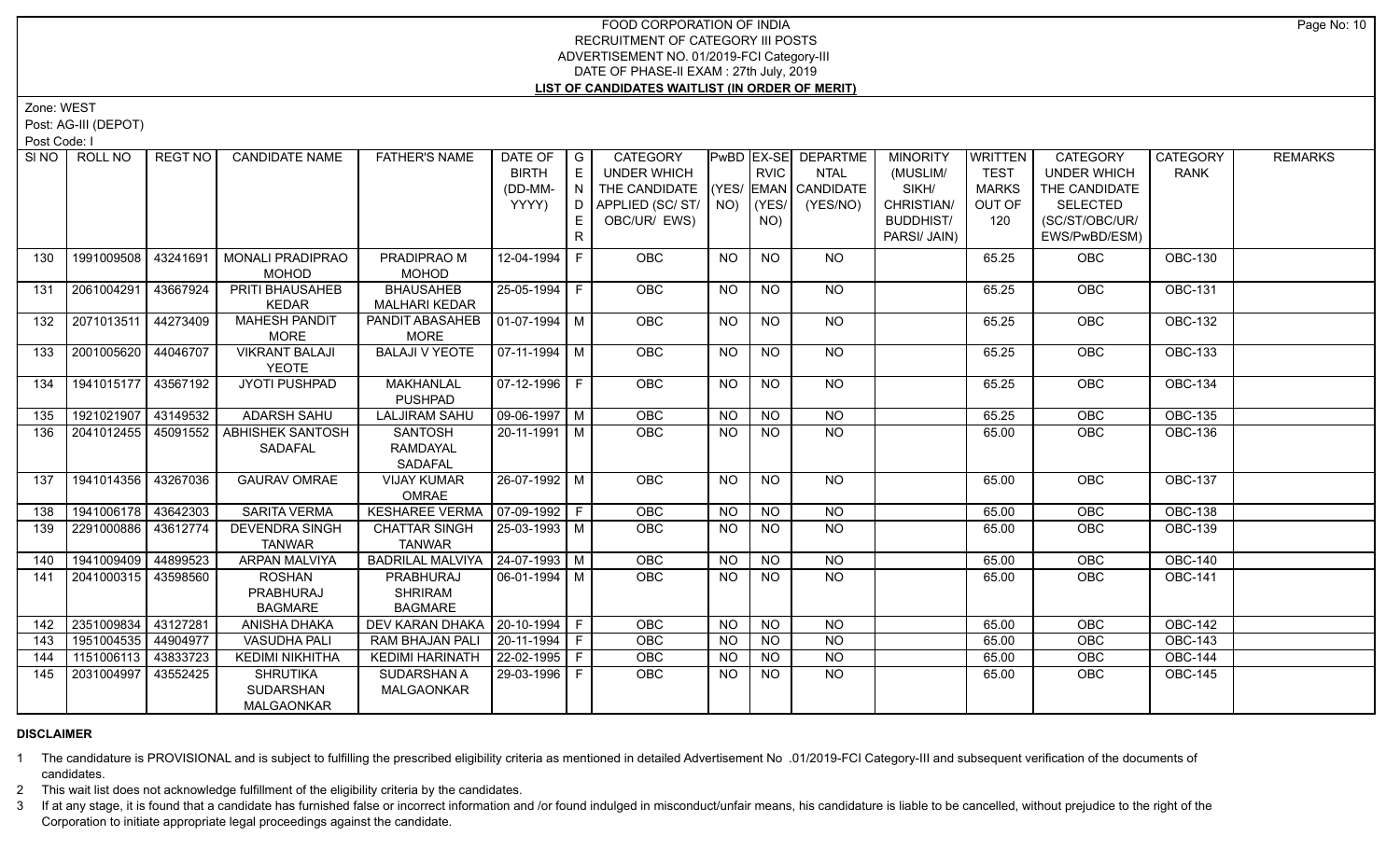Zone: WEST

Post: AG-III (DEPOT)

Post Code: I

|     | SINO   ROLL NO              | REGT NO I | <b>CANDIDATE NAME</b>                      | <b>FATHER'S NAME</b>                                | DATE OF<br><b>BIRTH</b><br>(DD-MM-<br>YYYY) | $\overline{G}$<br>E<br>N<br>D.<br>E | <b>CATEGORY</b><br>UNDER WHICH<br>THE CANDIDATE<br>APPLIED (SC/ST/<br>OBC/UR/ EWS) | $NO)$ (YES/ | <b>RVIC</b><br>NO) | PwBD   EX-SE   DEPARTME<br><b>NTAL</b><br>(YES/ EMAN CANDIDATE<br>(YES/NO) | <b>MINORITY</b><br>(MUSLIM/<br>SIKH/<br>CHRISTIAN/<br><b>BUDDHIST/</b> | <b>WRITTEN</b><br><b>TEST</b><br><b>MARKS</b><br>OUT OF<br>120 | CATEGORY<br>UNDER WHICH<br>THE CANDIDATE<br><b>SELECTED</b><br>(SC/ST/OBC/UR/ | <b>CATEGORY</b><br><b>RANK</b> | <b>REMARKS</b> |
|-----|-----------------------------|-----------|--------------------------------------------|-----------------------------------------------------|---------------------------------------------|-------------------------------------|------------------------------------------------------------------------------------|-------------|--------------------|----------------------------------------------------------------------------|------------------------------------------------------------------------|----------------------------------------------------------------|-------------------------------------------------------------------------------|--------------------------------|----------------|
|     |                             |           |                                            |                                                     |                                             | $\mathsf{R}$                        |                                                                                    |             |                    |                                                                            | PARSI/ JAIN)                                                           |                                                                | EWS/PwBD/ESM)                                                                 |                                |                |
| 146 | 2331004119                  | 44061176  | <b>ANKIT SANKHALA</b>                      | <b>GOURI SHANKAR</b><br><b>SANKHALA</b>             | 10-12-1997   M                              |                                     | <b>OBC</b>                                                                         | <b>NO</b>   | <b>NO</b>          | NO.                                                                        |                                                                        | 65.00                                                          | OBC                                                                           | <b>OBC-146</b>                 |                |
| 147 | 1351022928 43674740         |           | <b>VIKAS KUMAR</b>                         | RAGHO YADAV                                         | $10-03-1989$ M                              |                                     | OBC                                                                                | <b>NO</b>   | <b>NO</b>          | <b>NO</b>                                                                  |                                                                        | 64.75                                                          | OBC                                                                           | <b>OBC-147</b>                 |                |
| 148 | 2041003277                  | 43266197  | <b>GIRISH RAMESH</b><br><b>WANJARI</b>     | <b>RAMESH GANBAJI</b><br><b>WANJARI</b>             | 14-03-1991   M                              |                                     | <b>OBC</b>                                                                         | NO.         | <b>NO</b>          | <b>NO</b>                                                                  |                                                                        | 64.75                                                          | OBC                                                                           | <b>OBC-148</b>                 |                |
| 149 | 2061003441                  | 44413939  | PRITI SUNIL<br>LAKARIYA                    | <b>SUNIL GOKUL</b><br>LAKARIYA                      | $16-12-1991$ F                              |                                     | <b>OBC</b>                                                                         | NO          | <b>NO</b>          | NO.                                                                        |                                                                        | 64.75                                                          | <b>OBC</b>                                                                    | <b>OBC-149</b>                 |                |
| 150 | 2041006947 43834797         |           | KHUSHALI<br><b>VASANTRAO</b><br>KHANDALKAR | <b>VASANTRAO</b><br><b>KHANDALKAR</b>               | 20-07-1992 F                                |                                     | OBC                                                                                | NO          | <b>NO</b>          | NO                                                                         |                                                                        | 64.75                                                          | <b>OBC</b>                                                                    | <b>OBC-150</b>                 |                |
| 151 | 1351031669 44949687         |           | PAWAN KUMAR                                | JAWAHAR PRASAD   23-08-1992   M                     |                                             |                                     | OBC                                                                                | <b>NO</b>   | <b>NO</b>          | <b>NO</b>                                                                  |                                                                        | 64.75                                                          | OBC                                                                           | <b>OBC-151</b>                 |                |
| 152 | 2071017236 44994719         |           | PATIL SHEKHAR<br><b>SATISH</b>             | SATISH PATILBUVA  <br><b>PATIL</b>                  | 17-04-1993   M                              |                                     | <b>OBC</b>                                                                         | NO.         | NO.                | <b>NO</b>                                                                  |                                                                        | 64.75                                                          | OBC                                                                           | <b>OBC-152</b>                 |                |
| 153 | 1991007623                  | 44062342  | RAM VIJAY RAUT                             | <b>VIJAY GANPAT</b><br><b>RAUT</b>                  | $02 - 08 - 1993$ M                          |                                     | OBC                                                                                | <b>NO</b>   | N <sub>O</sub>     | N <sub>O</sub>                                                             |                                                                        | 64.75                                                          | OBC                                                                           | <b>OBC-153</b>                 |                |
| 154 | 1991014336 43541785         |           | <b>PAVANKUMAR</b><br><b>GAJANAN BOLE</b>   | <b>GAJANAN</b>                                      | $23 - 04 - 1994$ M                          |                                     | <b>OBC</b>                                                                         | <b>NO</b>   | N <sub>O</sub>     | NO                                                                         |                                                                        | 64.75                                                          | <b>OBC</b>                                                                    | <b>OBC-154</b>                 |                |
| 155 | 1471009138 43993079         |           | MANAN<br>MUKESHKUMAR<br><b>MODI</b>        | <b>MODI</b><br><b>MUKESHKUMAR</b><br><b>BABULAL</b> | 28-04-1996 M                                |                                     | OBC                                                                                | <b>NO</b>   | <b>NO</b>          | NO                                                                         |                                                                        | 64.75                                                          | OBC                                                                           | <b>OBC-155</b>                 |                |
| 156 | 2071008226                  | 44432008  | <b>DHIRAJ SAYAJI</b><br><b>BACHCHE</b>     | <b>SAYAJI BHIMRAO</b><br><b>BACHCHE</b>             | 30-05-1996 M                                |                                     | <b>OBC</b>                                                                         | <b>NO</b>   | N <sub>O</sub>     | <b>NO</b>                                                                  |                                                                        | 64.75                                                          | <b>OBC</b>                                                                    | <b>OBC-156</b>                 |                |
| 157 | 1931008090                  | 44942265  | <b>KAPIL RAWAT</b>                         | <b>BRIJESH RAWAT</b>                                | 30-07-1990 M                                |                                     | <b>OBC</b>                                                                         | <b>NO</b>   | NO                 | N <sub>O</sub>                                                             |                                                                        | 64.50                                                          | OBC                                                                           | <b>OBC-157</b>                 |                |
| 158 | 2071004608 43611569         |           | <b>NISHANT KUMAR</b><br><b>SINGH</b>       | <b>BRAHAMDEO</b><br>PRASAD SINGH                    | $02-01-1991$ M                              |                                     | <b>OBC</b>                                                                         | NO.         | <b>NO</b>          | <b>NO</b>                                                                  |                                                                        | 64.50                                                          | OBC                                                                           | <b>OBC-158</b>                 |                |
| 159 | 2001007037                  | 43326445  | <b>HARSHAL</b><br>SUDHAKAR KATHAR          | SUDHAKAR                                            | 20-04-1991   M                              |                                     | <b>OBC</b>                                                                         | <b>NO</b>   | <b>NO</b>          | NO                                                                         |                                                                        | 64.50                                                          | <b>OBC</b>                                                                    | <b>OBC-159</b>                 |                |
|     | 160   1941000603   44448944 |           | <b>SHIVAM VERMA</b>                        | RAMESH VERMA   21-02-1993   M                       |                                             |                                     | OBC                                                                                | NO.         | <b>NO</b>          | NO                                                                         |                                                                        | 64.50                                                          | OBC                                                                           | <b>OBC-160</b>                 |                |

#### **DISCLAIMER**

1 The candidature is PROVISIONAL and is subject to fulfilling the prescribed eligibility criteria as mentioned in detailed Advertisement No .01/2019-FCI Category-III and subsequent verification of the documents of candidates.

2 This wait list does not acknowledge fulfillment of the eligibility criteria by the candidates.

3 If at any stage, it is found that a candidate has furnished false or incorrect information and /or found indulged in misconduct/unfair means, his candidature is liable to be cancelled, without prejudice to the right of t Corporation to initiate appropriate legal proceedings against the candidate.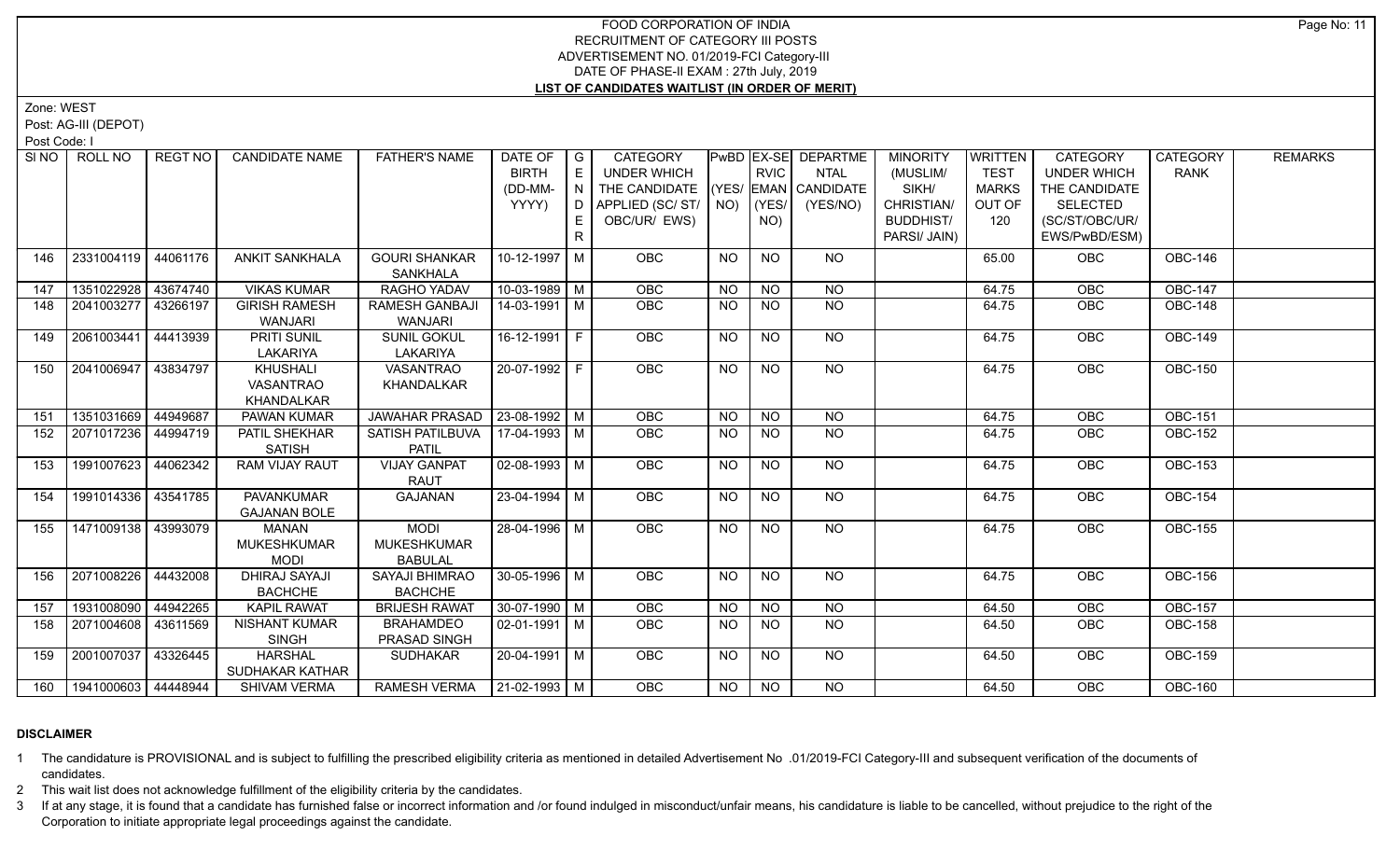Zone: WEST

Post: AG-III (DEPOT)

Post Code: I

|     | SINO FROLL NO         | l REGT NO l | <b>CANDIDATE NAME</b>                     | <b>FATHER'S NAME</b>                              | DATE OF   G         |    | CATEGORY                           |           |                | <b>PwBD EX-SE DEPARTME</b> | <b>MINORITY</b>  | <b>WRITTEN</b> | <b>CATEGORY</b>    | <b>CATEGORY</b> | <b>REMARKS</b> |
|-----|-----------------------|-------------|-------------------------------------------|---------------------------------------------------|---------------------|----|------------------------------------|-----------|----------------|----------------------------|------------------|----------------|--------------------|-----------------|----------------|
|     |                       |             |                                           |                                                   | <b>BIRTH</b>        | E. | <b>UNDER WHICH</b>                 |           | <b>RVIC</b>    | <b>NTAL</b>                | (MUSLIM/         | <b>TEST</b>    | <b>UNDER WHICH</b> | <b>RANK</b>     |                |
|     |                       |             |                                           |                                                   | (DD-MM-             | N  | THE CANDIDATE (YES/ EMAN CANDIDATE |           |                |                            | SIKH/            | <b>MARKS</b>   | THE CANDIDATE      |                 |                |
|     |                       |             |                                           |                                                   | YYYY)               | D. | APPLIED (SC/ ST/   NO)             |           | (YES/          | (YES/NO)                   | CHRISTIAN/       | OUT OF         | <b>SELECTED</b>    |                 |                |
|     |                       |             |                                           |                                                   |                     |    | OBC/UR/ EWS)                       |           | NO)            |                            | <b>BUDDHIST/</b> | 120            | (SC/ST/OBC/UR/     |                 |                |
|     |                       |             |                                           |                                                   |                     |    |                                    |           |                |                            | PARSI/ JAIN)     |                | EWS/PwBD/ESM)      |                 |                |
| 161 | 2061002219 43813435   |             | PRATIK SURESH                             | SURESH SUDAM                                      | 05-06-1993   M      |    | <b>OBC</b>                         | <b>NO</b> | <b>NO</b>      | NO.                        |                  | 64.50          | <b>OBC</b>         | <b>OBC-161</b>  |                |
|     |                       |             | <b>DUSANE</b>                             | <b>DUSANE</b>                                     |                     |    |                                    |           |                |                            |                  |                |                    |                 |                |
| 162 | 1511002812 45128123   |             | AJAY VIPULBHAI<br>AMBASANA                | <b>VIPULBHAI</b>                                  | 16-06-1993 M        |    | <b>OBC</b>                         | <b>NO</b> | <b>NO</b>      | <b>NO</b>                  |                  | 64.50          | OBC                | <b>OBC-162</b>  |                |
| 163 | 2051005339 43014202   |             | <b>GAURAV ASHOKRAO</b><br><b>GARUDKAR</b> | <b>ASHOKRAO</b>                                   | 13-10-1993 M        |    | OBC                                | <b>NO</b> | <b>NO</b>      | NO                         |                  | 64.50          | OBC                | <b>OBC-163</b>  |                |
| 164 | 1921003672 43459793   |             | ANAND BHANGRE                             | <b>RAJENDRA</b><br><b>BHANGRE</b>                 | 17-04-1994 M        |    | <b>OBC</b>                         | NO.       | <b>NO</b>      | NO                         |                  | 64.50          | <b>OBC</b>         | <b>OBC-164</b>  |                |
| 165 | 2001010412 43643175   |             | APARNA DAGADU                             | DAGADU                                            | $14-06-1995$ F      |    | <b>OBC</b>                         | <b>NO</b> | <b>NO</b>      | NO                         |                  | 64.50          | <b>OBC</b>         | <b>OBC-165</b>  |                |
|     |                       |             | MAHANDULE                                 |                                                   |                     |    |                                    |           |                |                            |                  |                |                    |                 |                |
| 166 | 2331008488 45099849   |             | <b>NIKHIL TANWAR</b>                      | <b>ASHOK TANWAR</b>                               | $14-08-1998$ M      |    | <b>OBC</b>                         | <b>NO</b> | $N$ O          | N <sub>O</sub>             |                  | 64.50          | <b>OBC</b>         | <b>OBC-166</b>  |                |
| 167 | 2001003166 43230177   |             | <b>DINKAR RAMBHAU</b><br><b>GARUDE</b>    | RAMBHAU                                           | 04-06-1990 M        |    | <b>OBC</b>                         | <b>NO</b> | <b>NO</b>      | <b>NO</b>                  |                  | 64.25          | <b>OBC</b>         | <b>OBC-167</b>  |                |
| 168 | 1991001994 43203801   |             | ROSHNA RAMESH<br><b>GAYALI</b>            | RAMESH MAHADEV   07-08-1990   F<br><b>GAYALI</b>  |                     |    | <b>OBC</b>                         | <b>NO</b> | <b>NO</b>      | <b>NO</b>                  |                  | 64.25          | OBC                | <b>OBC-168</b>  |                |
| 169 | 1761020265 44535434   |             | <b>JANAGAM CHANDRA</b><br>KANT            | J CHANDRA<br><b>BHUSHAN</b>                       | $20 - 10 - 1991$ M  |    | OBC                                | <b>NO</b> | $\overline{N}$ | NO                         |                  | 64.25          | <b>OBC</b>         | <b>OBC-169</b>  |                |
| 170 | 2041004658 44189156   |             | <b>KALYANI SURESH</b><br><b>SURKAR</b>    | SURESH PUNDALIK   26-02-1993   F<br><b>SURKAR</b> |                     |    | OBC                                | <b>NO</b> | $N$ O          | N <sub>O</sub>             |                  | 64.25          | <b>OBC</b>         | <b>OBC-170</b>  |                |
| 171 | 2041027522   44471777 |             | NIHARIKA NAMDEO<br><b>DAKHORE</b>         | NAMDEO DAKHORE   03-06-1993   F                   |                     |    | <b>OBC</b>                         | NO.       | <b>NO</b>      | NO                         |                  | 64.25          | <b>OBC</b>         | <b>OBC-171</b>  |                |
| 172 | 1351016044 43709034   |             | PRIYANKA KUMARI                           | SUBHASH PRASAD   23-11-1993   F<br>YADAV          |                     |    | <b>OBC</b>                         | <b>NO</b> | <b>NO</b>      | NO.                        |                  | 64.25          | <b>OBC</b>         | <b>OBC-172</b>  |                |
| 173 | 1921018897 44430859   |             | <b>SHIVAM NAMDEV</b>                      | <b>NAVAL KISHOR</b><br><b>NAMDEV</b>              | 16-10-1994 M        |    | OBC                                | <b>NO</b> | <b>NO</b>      | <b>NO</b>                  |                  | 64.25          | <b>OBC</b>         | <b>OBC-173</b>  |                |
| 174 | 1941014805 44091249   |             | PIYUSH PATIDAR                            | <b>RAJESH PATIDAR</b>                             | 18-05-1995   M      |    | OBC                                | NO.       | <b>NO</b>      | <b>NO</b>                  |                  | 64.25          | <b>OBC</b>         | <b>OBC-174</b>  |                |
| 175 | 1401005370 45020035   |             | <b>RICHA TAMRAKAR</b>                     | PRADEEP KUMAR<br><b>TAMRAKAR</b>                  | $121 - 10 - 1990$ F |    | <b>OBC</b>                         | NO.       | <b>NO</b>      | NO                         |                  | 64.00          | <b>OBC</b>         | <b>OBC-175</b>  |                |

#### **DISCLAIMER**

1 The candidature is PROVISIONAL and is subject to fulfilling the prescribed eligibility criteria as mentioned in detailed Advertisement No .01/2019-FCI Category-III and subsequent verification of the documents of candidates.

2 This wait list does not acknowledge fulfillment of the eligibility criteria by the candidates.

3 If at any stage, it is found that a candidate has furnished false or incorrect information and /or found indulged in misconduct/unfair means, his candidature is liable to be cancelled, without prejudice to the right of t Corporation to initiate appropriate legal proceedings against the candidate.